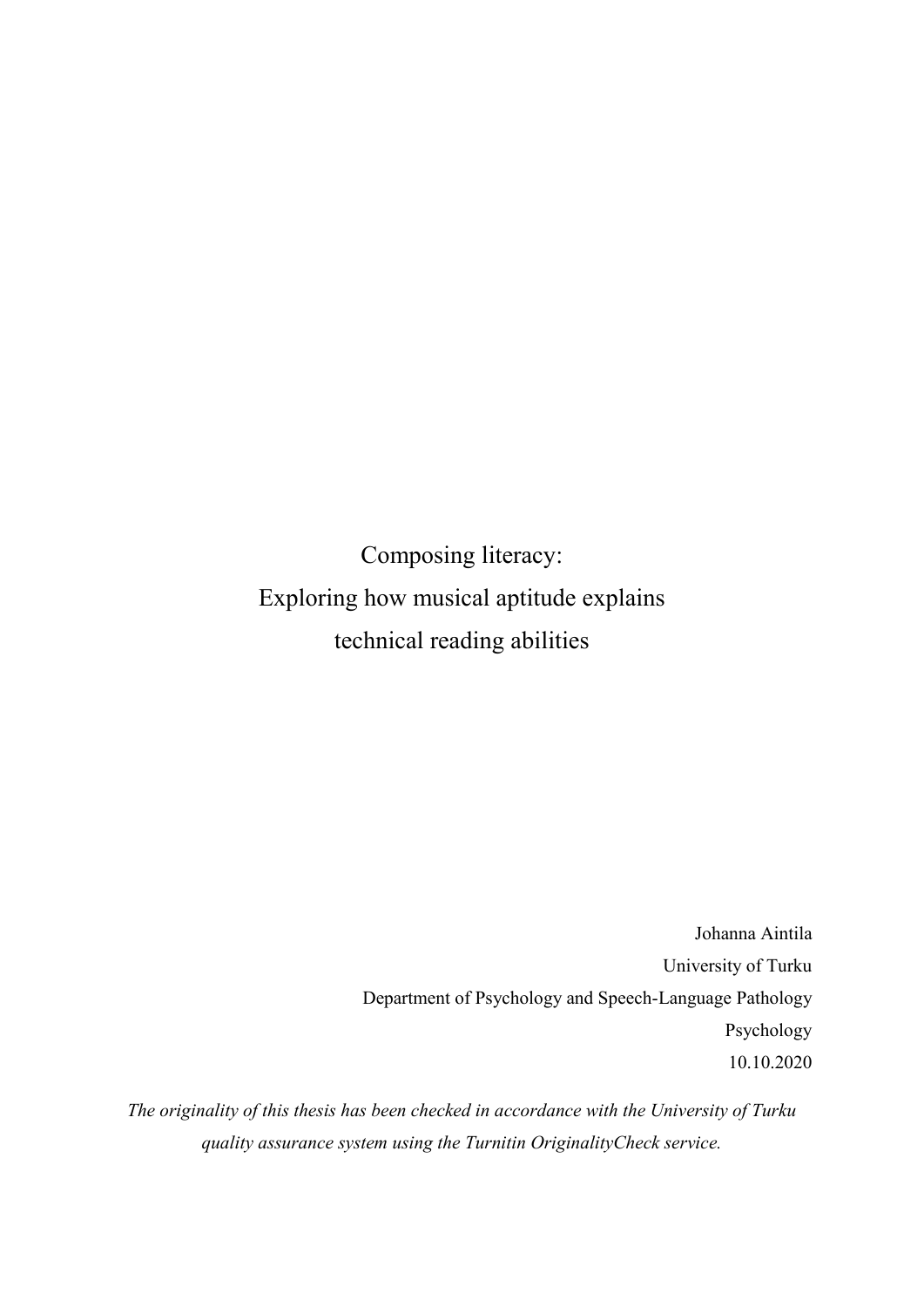# UNIVERSITY OF TURKU Department of Psychology and Speech-Language Pathology Faculty of Social Sciences

AINTILA, JOHANNA: Composing literacy: Exploring how musical aptitude explains technical reading abilities

Master's thesis, pp. 31 Psychology (October 2020)

# **Abstract**

 $\mathcal{L} = \{ \mathcal{L} \mid \mathcal{L} = \{ \mathcal{L} \mid \mathcal{L} = \{ \mathcal{L} \mid \mathcal{L} = \{ \mathcal{L} \mid \mathcal{L} = \{ \mathcal{L} \mid \mathcal{L} = \{ \mathcal{L} \mid \mathcal{L} = \{ \mathcal{L} \mid \mathcal{L} = \{ \mathcal{L} \mid \mathcal{L} = \{ \mathcal{L} \mid \mathcal{L} = \{ \mathcal{L} \mid \mathcal{L} = \{ \mathcal{L} \mid \mathcal{L} = \{ \mathcal{L} \mid \mathcal{L} = \{ \mathcal{L} \$ 

Several studies have indicated a connection between musical skills and reading-related abilities. However, the underlying reasons to the connection have been unclear. I studied whether subskills within musical aptitude can explain the relationship between music and reading in 8–11-year-old children ( $N = 66$ ). The children were tested for musical aptitude subskills: pitch discrimination, temporal discrimination, and tonal memory. The focus lay on technical reading abilities, namely performance in reading fluency and sentence comprehension in the Finnish primary school reading test. Linear regression models were used to assess whether the subskills, both together and separately, account for the variance in reading performance. The combination of musical aptitude subskills was related to technical reading abilities. Independently of other subskills, tonal memory explained both reading fluency and sentence comprehension while pitch discrimination explained only reading fluency. The findings support the hypothesis that musical aptitude and reading-related abilities share common mechanisms, such as pitch perception. More extensive research on how musical aptitude and reading are related is needed. Information about the underlying mechanisms in them could be used to create music interventions to support reading acquisition.

*Keywords*: music, musical aptitude, reading, reading fluency, sentence comprehension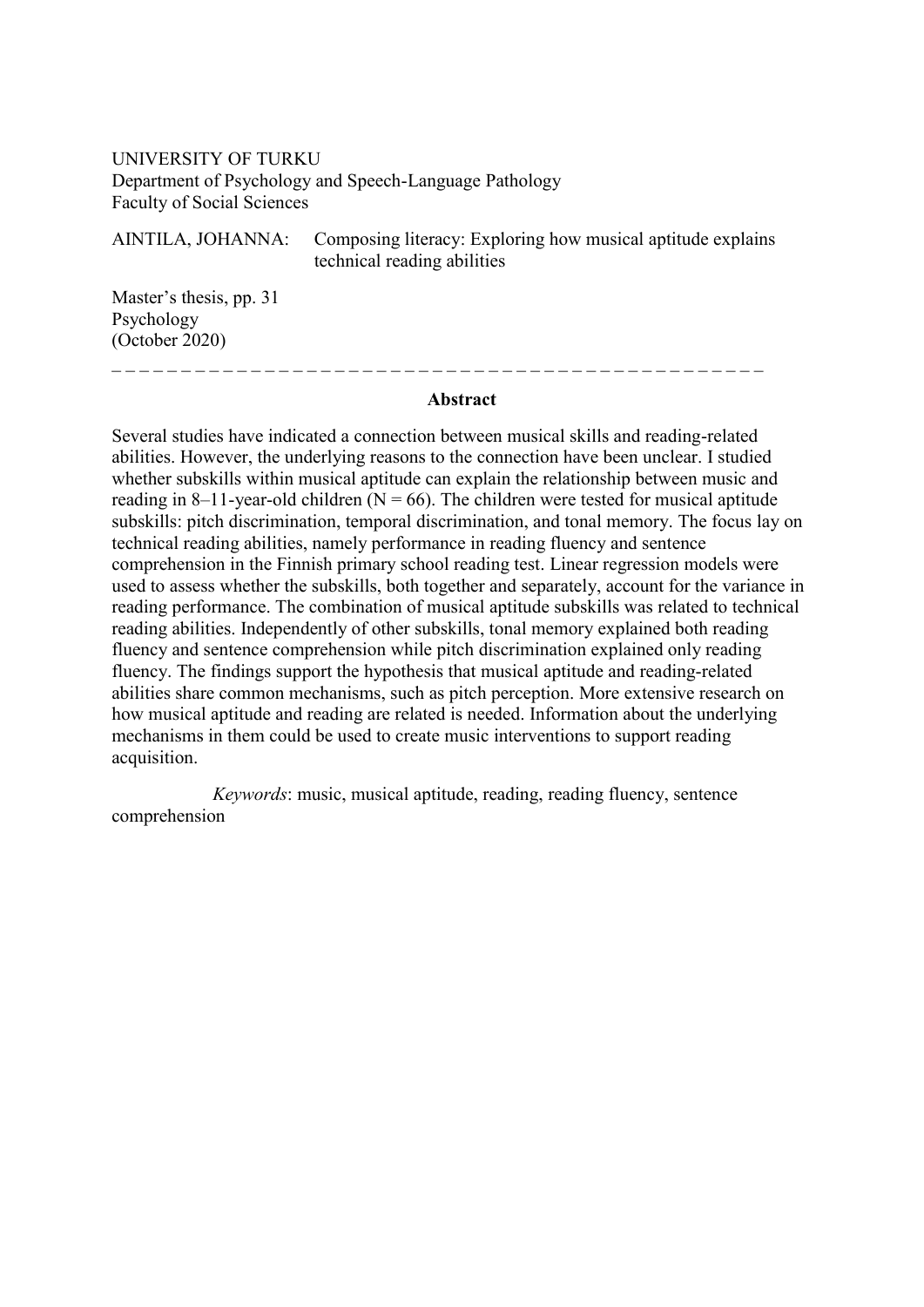# **Table of Contents**

| 2.2.1. Language Comprehension and Technical Reading Abilities  12 |  |
|-------------------------------------------------------------------|--|
|                                                                   |  |
|                                                                   |  |
|                                                                   |  |
|                                                                   |  |
|                                                                   |  |
|                                                                   |  |
|                                                                   |  |
|                                                                   |  |
|                                                                   |  |
|                                                                   |  |
|                                                                   |  |
|                                                                   |  |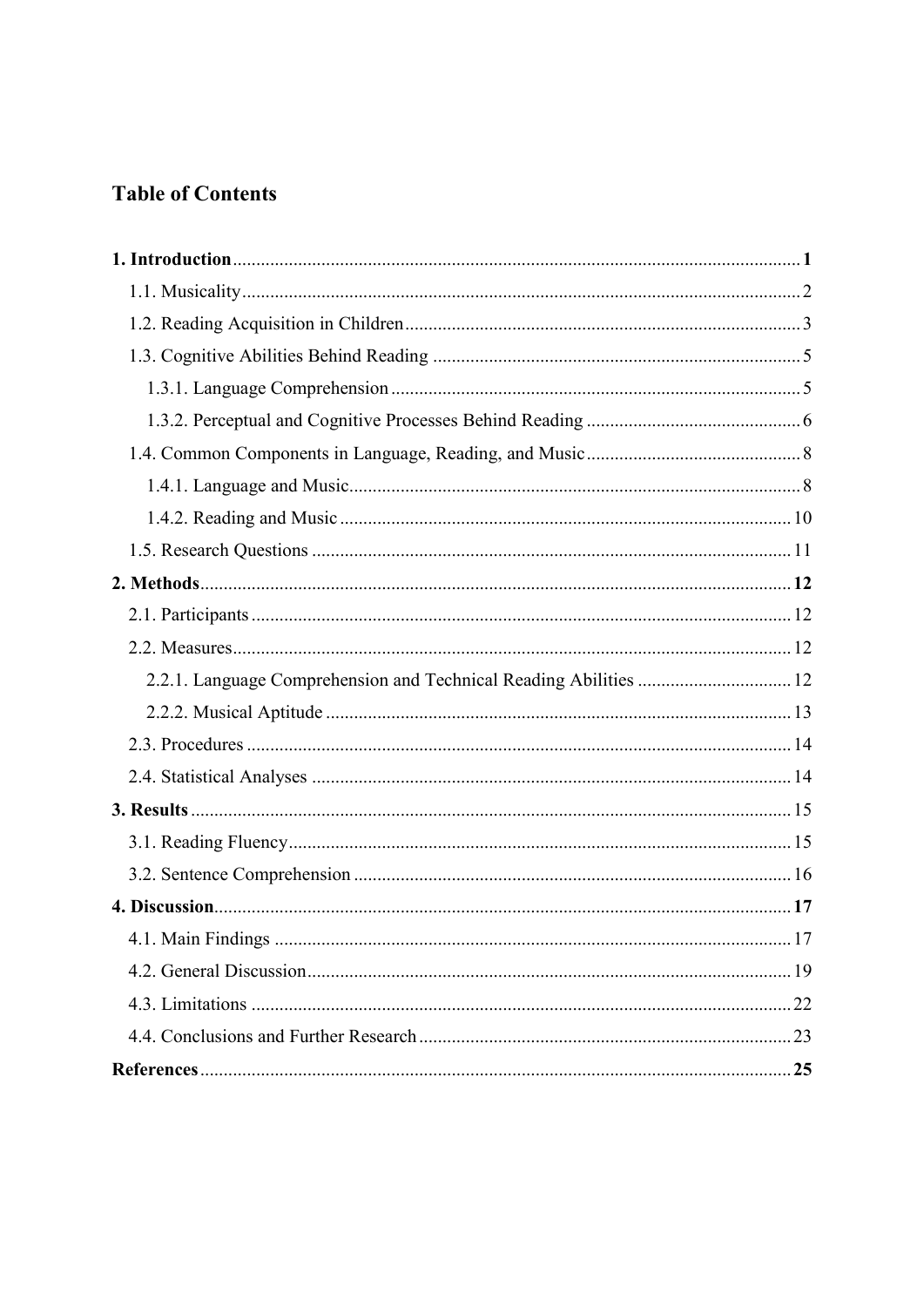# 1. Introduction

Music occupies a substantial part in many people's lives, both intentionally and inadvertently. Apart from explicitly musical activities, such as playing an instrument or going to a concert, music is present practically everywhere in television series, advertisements, and shopping centres. Exposure to music begins already in early childhood because parents may listen to music at home or bring their children to public places where music is played in the background. In childhood, musical exposure is often interactive and spontaneous, for example when parents sing lullabies and sing-along tunes play on children's television shows. The extensiveness of musical exposure and musical interaction in childhood raises the questions of whether and how music affects the development of non-musical skills. Furthermore, as some musical abilities are suggested to be inborn (Arbib, 2013; Bigand & Poulin-Charronnat, 2006), they might alter or mediate the effects of musical exposure. Therefore, innate musical abilities could provide a medium to study how and why naturally occurring musical exposure may affect non-musical development.

The role of innate musical abilities in children's cognitive development and academic performance has been of special interest. For example, evidence for the association between musicality and performance in cognitive ability tests has been provided (e.g. Schellenberg, 2011; Swaminathan et al., 2017). As academic performance relies greatly on reading skills, an assessment of the connections between musical aptitude and reading skills has proved to be fruitful. Indeed, musicality or musical skills have been found to relate to reading development and reading-related skills, such as phonological skills (e.g. Anvari et al., 2002; Gordon et al., 2015). In other words, musical aptitude may influence how readingrelated skills are acquired.

Reading skills are important not only in academic environments but also for navigating a Western society, because most of the publicly distributed information is in written form. If one cannot read, there is a greater risk to become marginalised, because using public services and seeking help usually requires the ability to understand written instructions. Due to the practically inescapable requirement to read, it is beneficial to study contributing factors to reading development to gain a more comprehensive understanding of reading acquisition. In the present thesis, I will examine the relationship between musical aptitude and reading skills in Finnish-speaking children.

1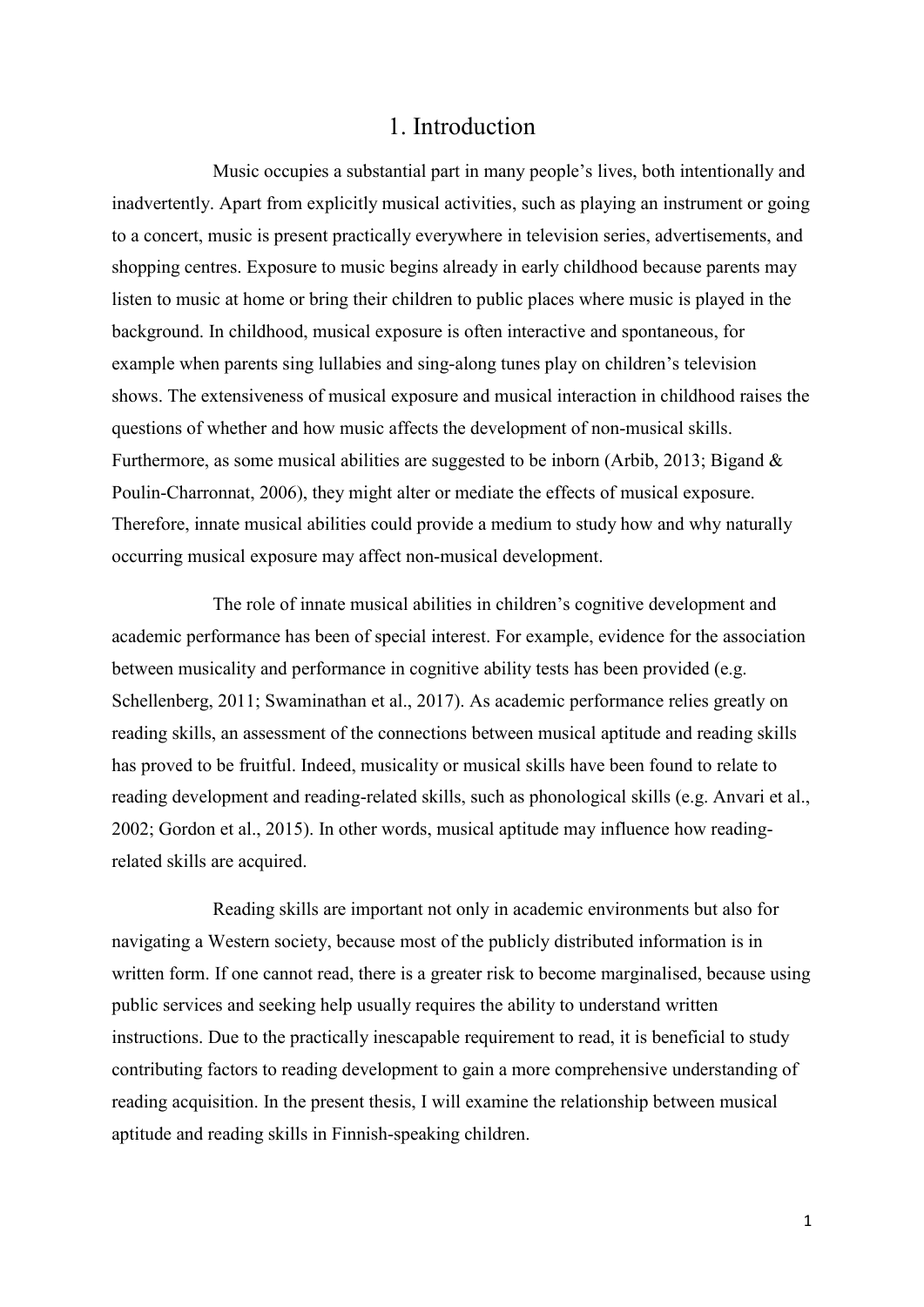# **1.1. Musicality**

Musicality is defined in several ways depending on the purpose and the underlying theoretical presumptions about the constituents of musicality. Musicality can be used as an umbrella term for musical skills, talents, or aptitude. A key distinction to be held in mind throughout the whole thesis is between the terms musically trained and musically talented or apt. Musical talent and aptitude are associated to inborn abilities while being musically trained means having formal extra-curricular music instruction background. In other words, musical training leads to the acquisition of more advanced musical skills.

In contrast to acquired musical skills, Arbib (2013) defines musicality as a quality humans are born with. There are music-related abilities and capacities Western people have regardless of the amount of music training (Bigand & Poulin-Charronnat, 2006). For example, a Western listener would be able to differentiate a musical theme (a recurring piece of melody within a composition) from its variations and recognise harmonic tensions (deviations from harmony) and their releases back into harmony. The definition of musicality as an innate quality aligns with the synonymical terms musical talent and musical aptitude that refer to innate abilities. Hereafter, I will use the term musical aptitude to distinguish innate musical abilities from learned musical skills.

Musical aptitude has been described and tested in multiple ways. One of the most established tests is the Seashore Measures of Musical Talents (Seashore et al., 1956), hereafter the Seashore test, in which musical aptitude is divided into six subskills. The subskills and their corresponding subtests in the Seashore test are Pitch, Loudness, Rhythm, Time, Timbre, and Tonal Memory. Each of them measures accuracy in discriminating different aspects of auditory stimuli. For example, in the Pitch subtest, the participant determines whether the second pitch is higher or lower than the first pitch, and similarly in the Time subtest whether the second tone is longer or shorter in duration than the first. Also, auditory working memory capacity for short sequences of tones is measured with the Tonal Memory, where participants are required to indicate the deviating tone between two similar sequences. Since the aim of the present thesis is to study the role of components of musical aptitude in reading skills, a selection of Seashore subtests was used to measure musical aptitude. The selected subtests were Pitch for pitch discrimination, Time for temporal discrimination, and Tonal Memory.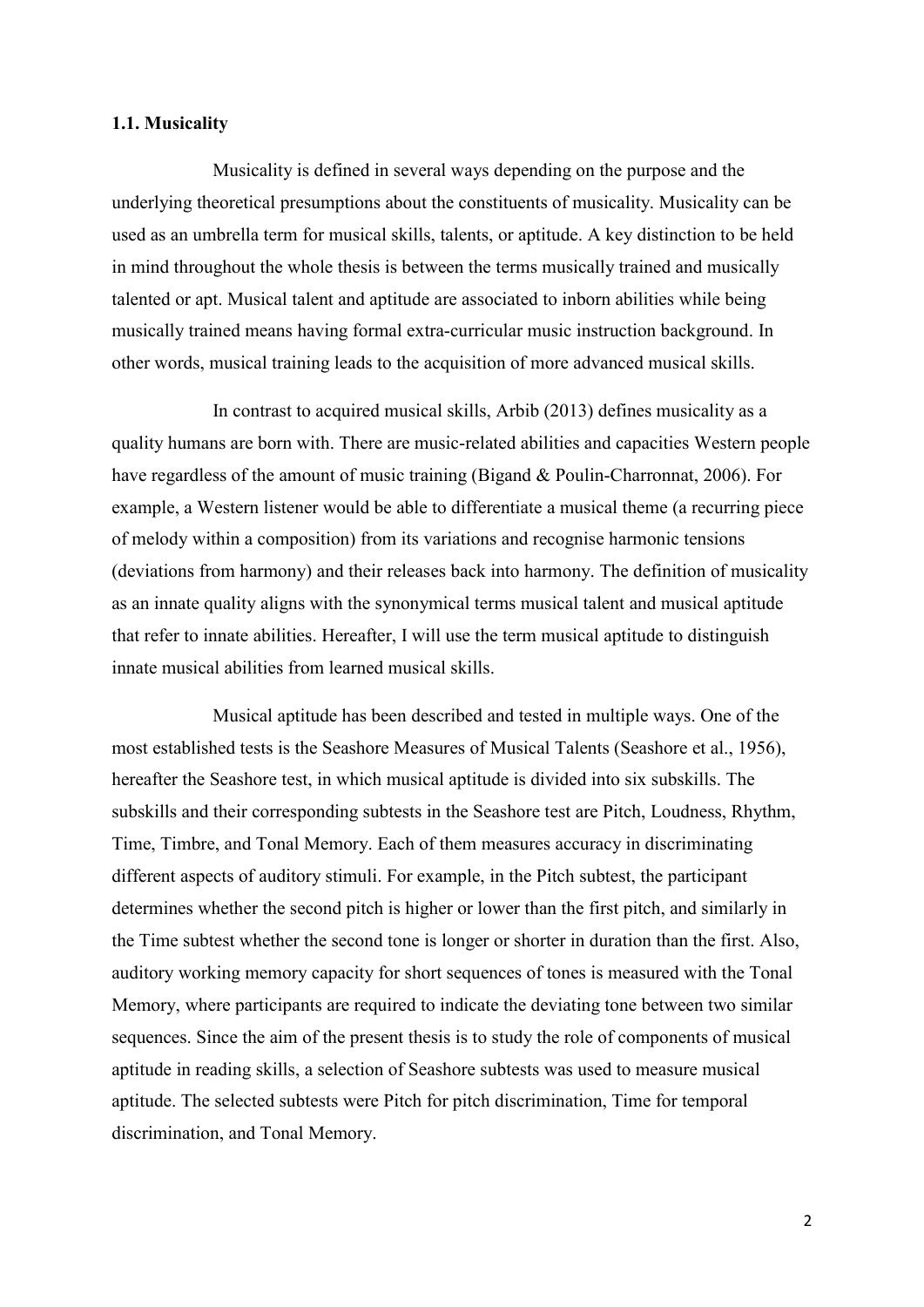#### **1.2. Reading Acquisition in Children**

Reading is a complex skill that requires multiple capabilities and mechanisms, such as visual processing, working memory, phonological awareness, and knowledge of writing system (Ehri, 2014; Rack et al., 1993, in Ehri, 2005). There are several stage or phase theories about the development of reading abilities in children. One theory presents that children initially pair printed and spoken words with the help of visual cues and later learn to decode (Gough & Hillinger, 1980). In another theory it is argued that there are four stages in changing reading strategy based on children's cognitive development (Marsh et al., 1981, in Stuart & Coltheart, 1988). Moreover, Frith (1985, in Stuart & Coltheart, 1988) proposes that there are three phases, each of which manifests a different word reading strategy. Despite the differences, most of the developmental reading theories include, in one form or another, the phases of **pre-reading**, **early reading**, **decoding**, and **fluent reading**, according to Ehri's (2005) review of reading acquisition theories. Here, I present only Ehri's phase theory of sight word reading and the process of orthographic mapping as they sufficiently cover the technical aspect of reading, which is the focus of my thesis.

Ehri (2005) proposes a theory of reading sight words, namely words that are read automatically from memory. The four phases in Ehri's (2005) theory of the development of sight word reading are pre-alphabetic, partial alphabetic, full alphabetic, and consolidated alphabetic phase. These phases correspond with the aforementioned general phases prereading, early reading, decoding, and fluent reading, respectively. The **pre-alphabetic** phase (pre-reading) is characterised by contextual and visuographic cue reading. Contextual cues are images surrounding the text, such as logos. Logos are prominent in children's daily lives from morning cereal boxes to fast food chain advertisements, and children learn to associate brand names with their corresponding logos. Visuographic cues, in turn, are non-phonetic mnemonics related to the visual features of the letters. For example, the branches of "t" combined with two circular shapes "ee" may help a child remember what the print "tree" stands for without knowing how to read. Contextual images may facilitate faster reading or word recognition, but Ehri (2005) argues that they may be problematic because they are more salient than letters as cues.

For the efficient use of letters as cues, phonemic awareness is needed and it develops further during the pre-alphabetic phase. **Phonemic awareness** refers to separating and combining **phonemes**, which are the individual constituent sounds of words and the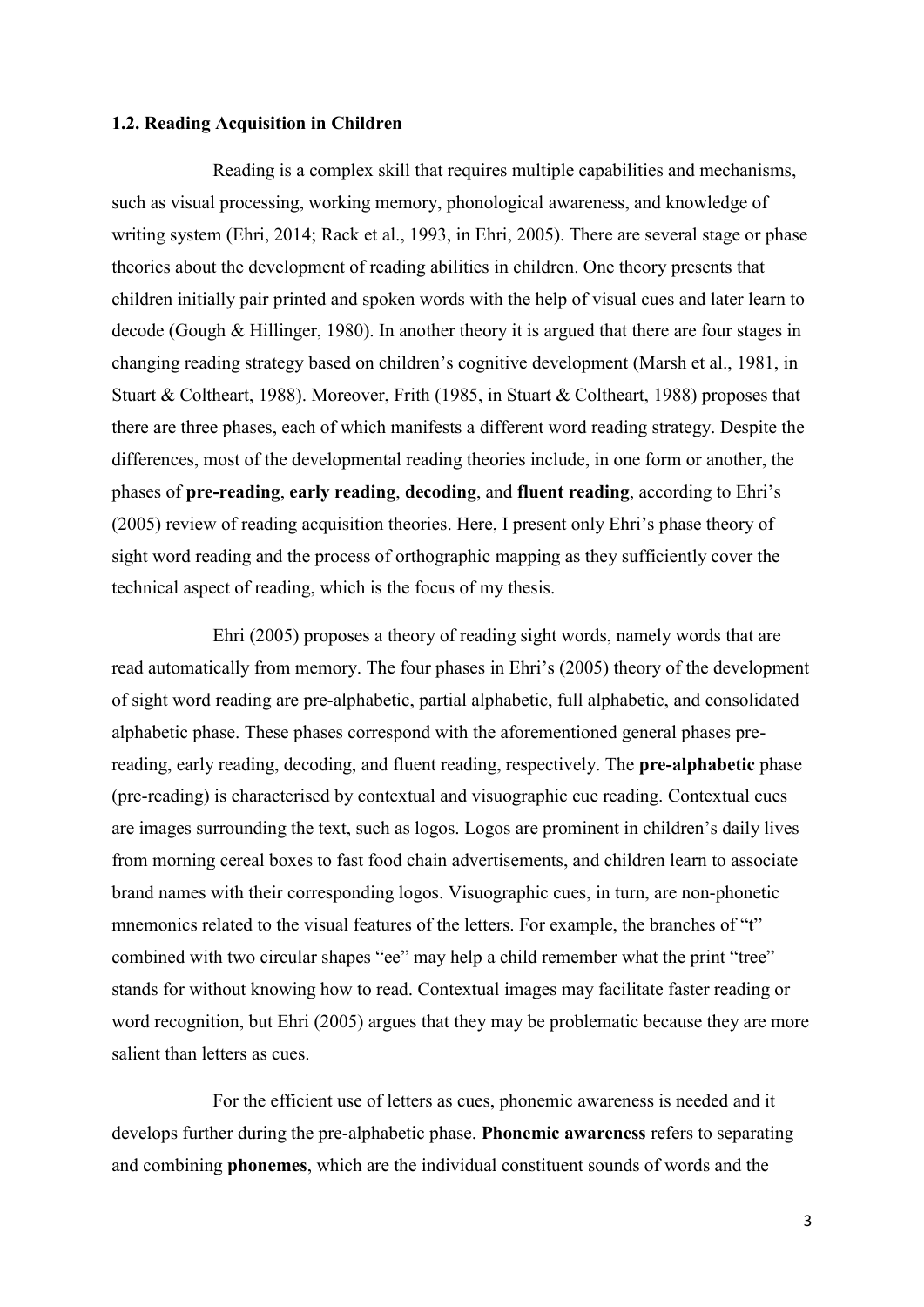sounds of letters, as defined by Jones et al. (2009). In previous literature, phonemic awareness has sometimes been used interchangeably with phonological awareness, which Jones et al. (2009) define as the "ability to manipulate and discriminate sounds in syllables and words." However, phonemic awareness is a more detailed ability under phonological awareness, the former concerning the smallest units in words and the latter regarding units in speech in general.

In the context of sight word reading, phonemic awareness is crucial in learning grapheme-phoneme, i.e. letter-sound, correspondences. In each correspondence, one sound (phoneme) is linked to its spelling, such as "m" and "ng", to form a graphophonemic unit. By the time of transitioning to the second phase, **partial alphabetic** (early reading), an aspiring reader has learned at least some letter-sound correspondences and letter names. Ehri (2005) calls the phase "partial alphabetic" because a child might read a word by identifying the first and last letter and their corresponding sounds. For example the word "jam" could be recognised by the sounds of letters "j" and "m". In this phase, mistakes happen frequently because of confusing a word with another similarly spelled word.

The amount of such mistakes decreases with the increased knowledge of lettersound correspondences. In the third, **full alphabetic** (decoding) phase, a child knows all or most letters and letter-sound correspondences in the alphabet of the language used in teaching. This knowledge is reached with the help of improved phonemic awareness because the ability to segment phonemes forms the foundation for finding letter-sound correspondences. Knowledge of correspondences in turn is crucial in decoding words. In the full alphabetic phase, a child decodes a word by identifying all the letters and their sounds and by combining the sounds to form a comprehensible word. According to Ehri (2005), the vocabulary of sight words grows exponentially, as the child becomes better at decoding.

In the fourth, **consolidated alphabetic** (fluent) phase, the reader maintains the vocabulary of sight words efficiently with morphographic connections (Ehri, 2005). While phonemes are simply the smallest language units, morphemes are the smallest units that carry a meaning, for example in "unbreakable": prefix un-, root word -break-, and suffix -able. Morphographic connections link morphemes with their written form, the spelling, and these written forms of morphemes are called letter sequences here. Knowledge of letter sequences makes reading faster, effortless, and more automatic by enhancing the ability to decode. Decoding happens not only letter by letter anymore, but also through letter sequences. To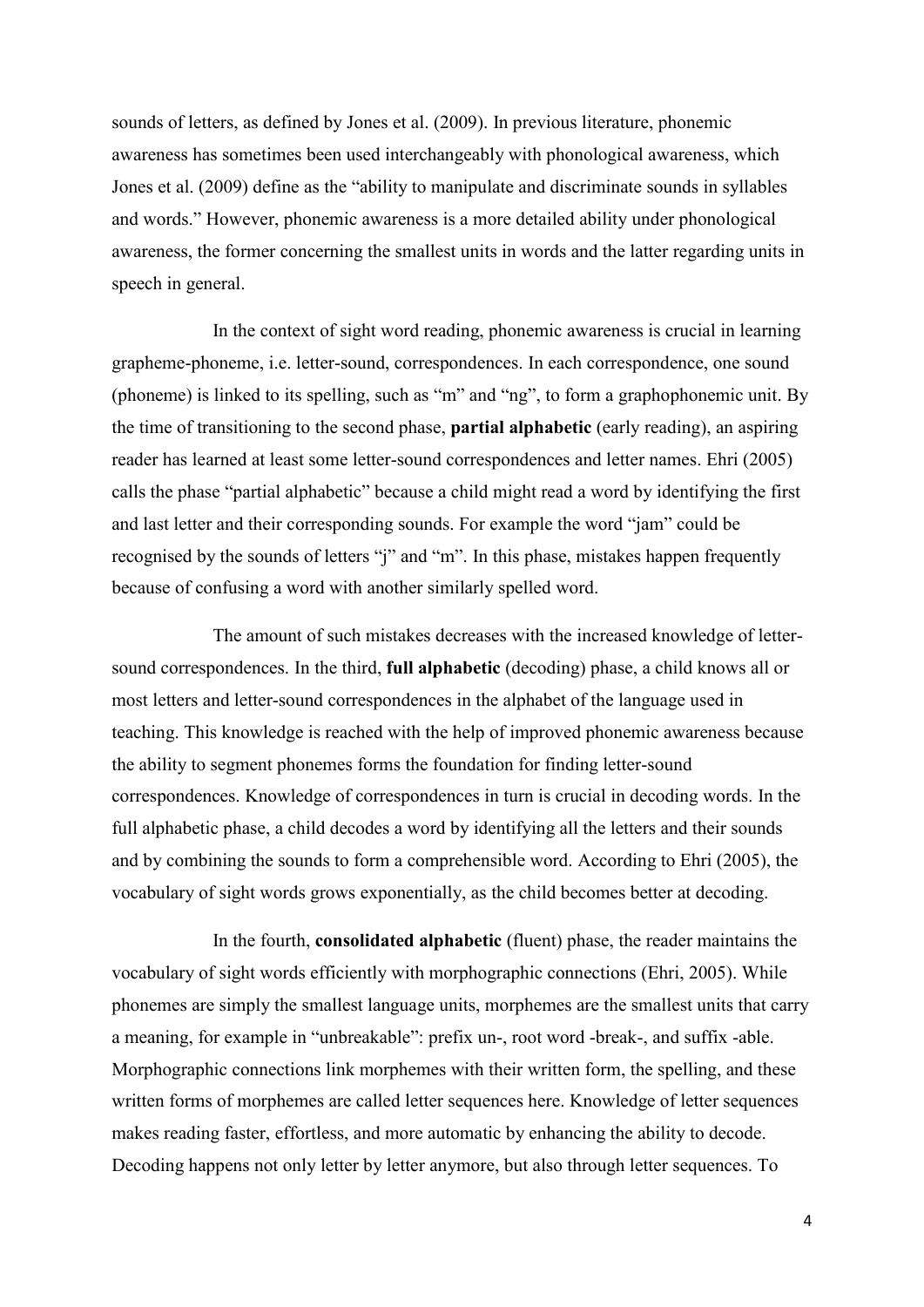summarise, the process of learning to read starts from the context in the pre-reading phase, delves into the details in the early reading and decoding phases, and resurfaces in the fluent phase to a larger view with an implicit comprehensive understanding of the fundamental constituents of the text.

In addition, Ehri (2014) provides a description of orthographic mapping, which is an important process during sight word reading. Orthographic mapping is a process of connecting letters to sounds, binding spellings, pronunciations, and semantics in memory (Ehri, 2014). Orthographic mapping is activated when reading novel words or pseudo-words, which are non-existing words that are similar to real words. Furthermore, orthographic mapping is a multisensory process including visual, auditory, and motor skills for perceiving and producing correct spelling and pronunciation. Thus, the detailed process of fluent reading involves a complex network of connections that collaborate smoothly.

# **1.3. Cognitive Abilities Behind Reading**

#### *1.3.1. Language Comprehension*

First and foremost, as a skill dependent on language, the cognitive basis of literacy is language comprehension. According to the Cognitive Foundations Framework by Tunmer and Hoover (2019), language comprehension comprises of **phonology, semantics, and syntax**. **Phonological skills** include speech perception mechanism and word recognition. Accurate speech perception relies on auditory processing to perceive and distinguish speech from background noise. Accuracy is integral to successful speech perception as it allows the segmentation and decoding of speech sounds that facilitate word recognition. If even a single speech sound unit, phoneme, is misheard, it could result in a misunderstanding, for example "fan" versus "van". Word recognition is followed by the activation of **semantic skills**, which give meaning to the recognised words by retrieving semantic information about the words from mental lexicon. The mental lexicon is like a dictionary stored in memory, including the literal meanings of words and information about the connections between related words.

However, simply knowing the meaning of each word is not enough to understand a whole sentence. Syntax is the feature that structures and organises language, and this is where **syntactic skills** step in to make sense of a sequence of utterances with knowledge of word order, parsing, and verbal working memory capacities (Tunmer & Hoover, 2019). Word order is important in Germanic languages like English and Swedish to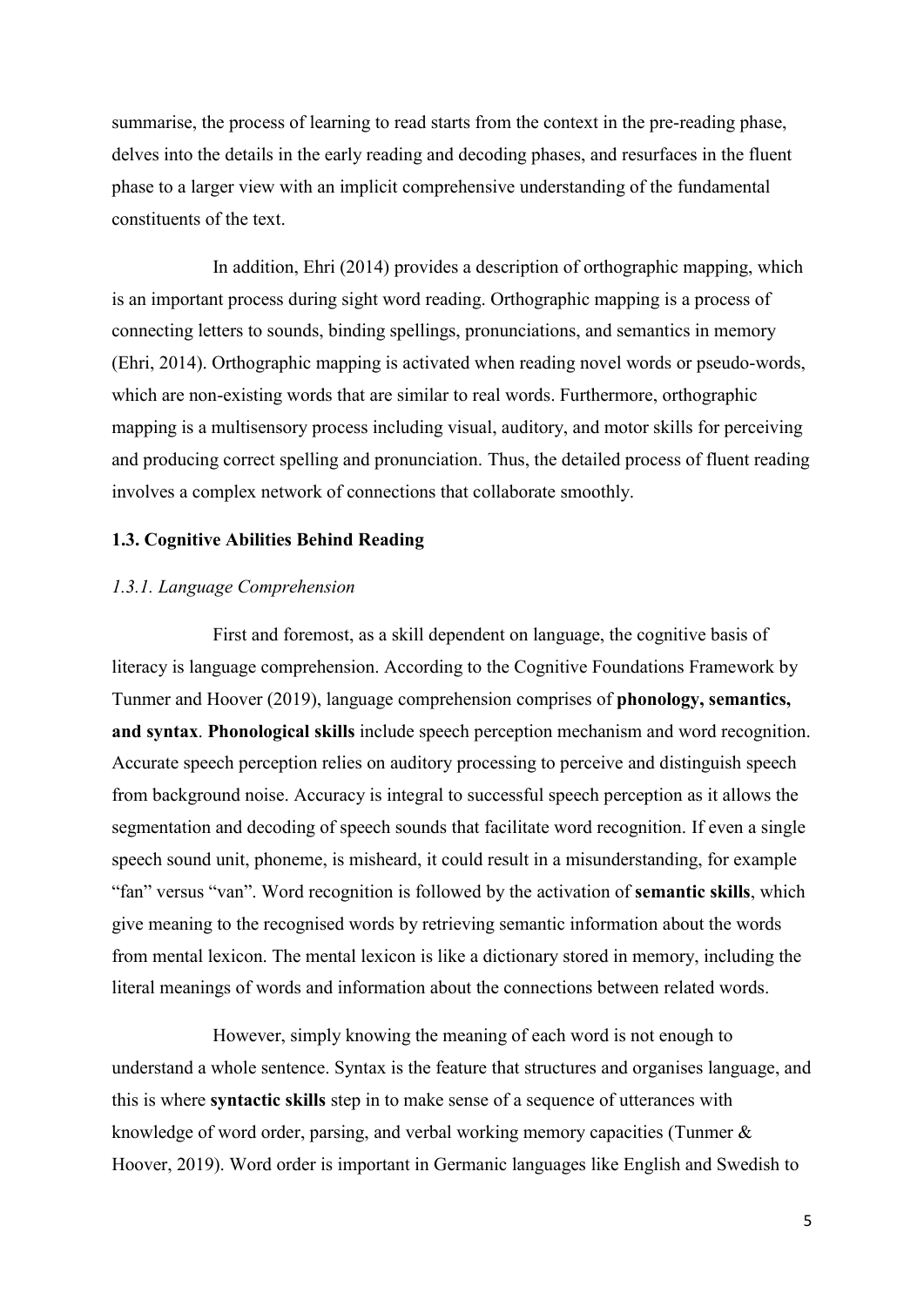differentiate who did what to whom ("the dog bit the cat" versus "the cat bit the dog"), which is why knowledge of the functions of words and relations between them is essential in language comprehension. Parsing, in turn, is applying word order and semantic knowledge and arranging the words hierarchically to derive meaning from the sequence of utterances as a whole. Such complex language processing requires verbal working memory and seamless cooperation of linguistic processing units.

Although the linguistic processes are presented sequentially here, they actually happen parallel to each other in an interconnected manner. Tunmer and Hoover (2019) explain that slow parsing would cause missing parts of the information of the sentence and slow word recognition would lead to forgetting the beginning of the sentence. Tunmer and Hoover (2019) also remind that because the capacities of working memory are limited, parsing needs to happen swiftly and word recognition as automatically as possible in order to comprehend language efficiently and accurately.

The linguistic knowledge described above accounts for comprehension of the literal meanings of words and sentences, and naturally there is more to language comprehension than literal meaning. Exposure to language, social interactions with conversations, and explicit linguistic instruction by parents or teachers make it possible to understand that when it "rains cats and dogs," it refers to heavy rain, not four-legged house pets pouring down from the sky. Tunmer and Hoover (2019) highlight the importance of possessing background knowledge for context to deduce the intended meaning of a sentence. Background knowledge can be obtained through life experience and provided by parents, teachers, instructors, or other people in social encounters. As Tunmer and Hoover (2019) point out, relevant background knowledge enhances the powers of deduction on language comprehension.

#### *1.3.2. Perceptual and Cognitive Processes Behind Reading*

Understanding language lays a foundation to learning to read, and many of the processes involved in language and reading are highly inter-related. For example, without accurate auditory perception, phonological skills cannot be utilised for the categorical perception of speech to differentiate syllables and phonemes (McArthur & Castles, 2017; Pezzino et al., 2019). Furthermore, word recognition suffers greatly from poor phonological skills, and slow word recognition in turn hinders the growth of mental lexicon. As Pezzino et al. (2019) describe, hindrances in oral language development may cause a vicious circle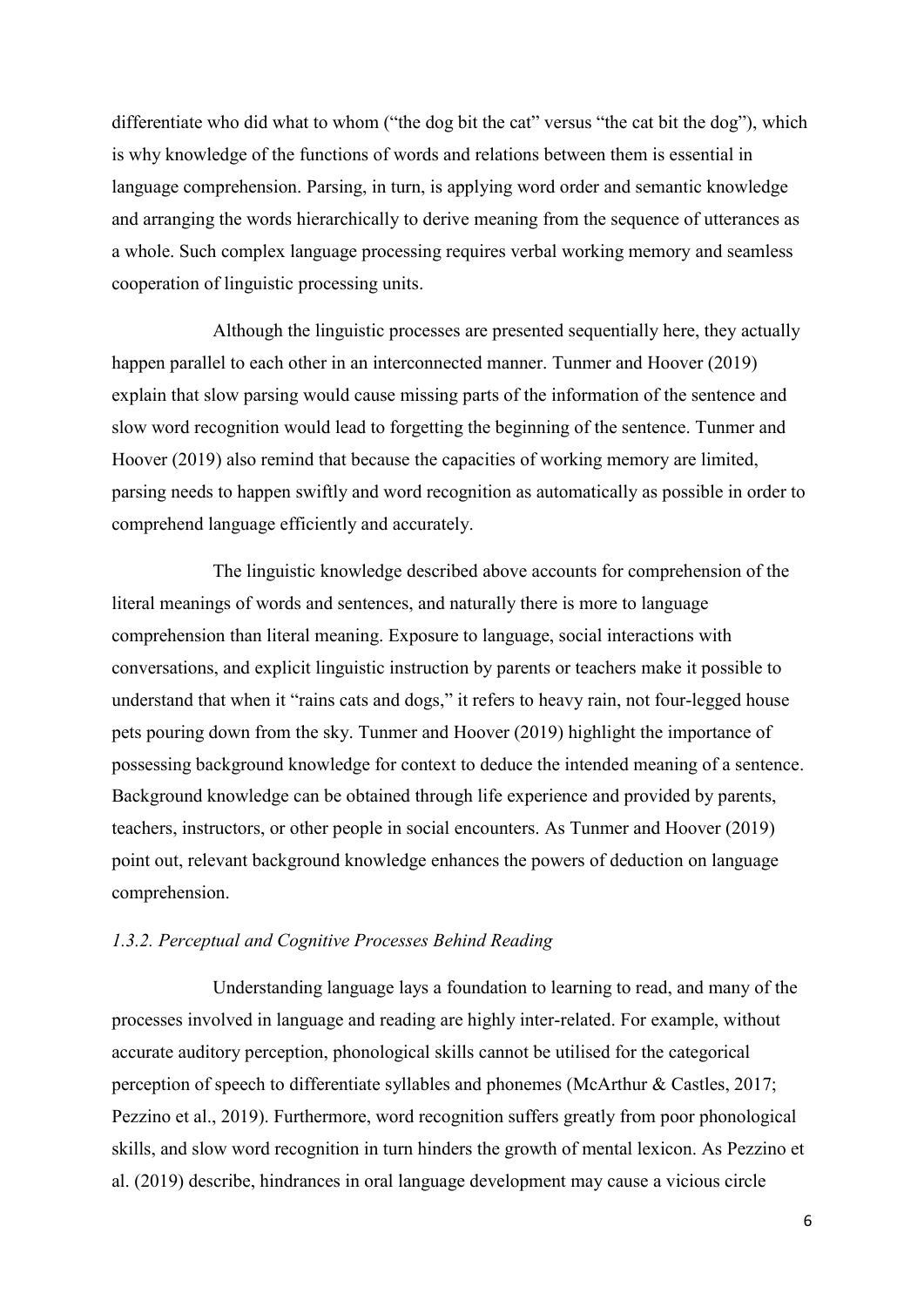where slow lexical development leads to reading less and having a smaller lexicon because of being less exposed to novel words.

Visual and auditory perception abilities are also interconnected in reading. Visual perception abilities are crucial in learning letters and processing units larger than letters, such as syllables and whole words (McArthur & Castles, 2017). Successful differentiation of syllables and phonemes with accurate auditory perception develops orthographic mapping in terms of pronunciation and letter-sound correspondences. The formation of these correspondences is also facilitated by the ability to combine visual (letter combination "CH") and auditory information (sound "ch"). Functional visual attention, in turn, is needed to detect small orthographic units so that they can be added to the orthographic mapping and utilised in reading novel words. For instance, knowing the syllable "diff" from the word "difficult" and having the syllable in one's orthographic mapping helps reading the words "differ" and "different".

Moreover, oral language development relates to reading by means of word recognition and automatised syntax processing (Pezzino et al. 2019). When these processes are quick, the load on working memory is lighter and the reader can focus on comprehending the text, similarly to successful speech comprehension described in section *1.3.1. Language Comprehension*. Also, mental lexicon, a domain within oral language development, is essential in reading because it contains semantic (McArthur & Castles, 2017) and orthographic information of words. Fluent reading requires the ability to retrieve and use orthographic units stored in the mental lexicon (Pezzino et al., 2019).

Executive functions also play a significant role in reading. Executive functions as cognitive abilities are to other reading-related skills what teachers are to students; they distribute tasks, set boundaries, tell what to focus on, and show the bigger picture. Theoretically, executive functions lead to successful reading comprehension by maintaining relevant and suppressing irrelevant information in working memory, adjusting attention, and integrating information (Butterfuss & Kendeou, 2018). Executive functions contribute to reading acquisition already in kindergarteners. Foy and Mann (2013) demonstrate that especially verbal inhibitory executive functions are correlated with early reading skills, such as phonemic awareness, letter name knowledge, and reading words and pseudo-words.

Working memory, here specifically auditory working memory, belongs to executive functions (Miyake et al., 2000), and it is the most relevant part of executive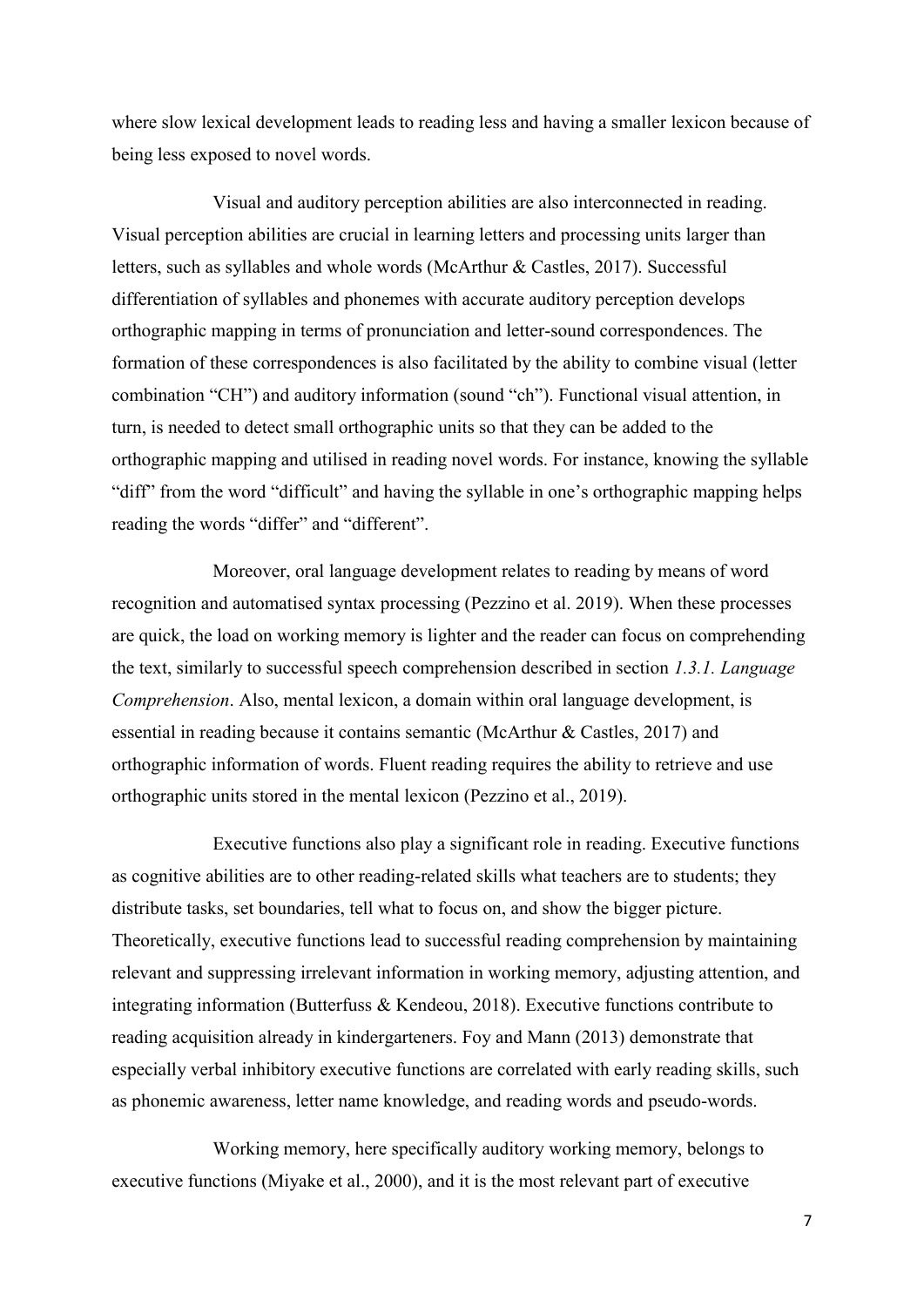functions regarding the studied music and reading variables in the present thesis. Working memory is a system of limited capacity to store task-relevant information (Spillers, et al., 2012). The purpose of the working memory is to keep information active during the time it is processed for the task at hand. Working memory is needed while reading (Pezzino et al., 2019), and auditory working memory is recognised as a contributing factor to literacy acquisition (Tierney & Kraus, 2013). Auditory working memory is important in phonological processing, which facilitates reading development, because it allows for keeping sequences of sounds in mind long enough so that they can be decoded as linguistic units, such as phonemes (Tierney & Kraus, 2013). Auditory working memory is relevant not only for aspiring readers but also for skilled readers, because it is one of the several factors that explain reading fluency (Foncubierta et al., 2020).

# **1.4. Common Components in Language, Reading, and Music**

#### *1.4.1. Language and Music*

The connection between language and music may best be revealed in speech, because of brain mechanisms that underlie both speech and music (Jones et al., 2009; Strait et al., 2011), such as pitch perception. Because music training has been found to improve pitch perception (Bolduc, 2009), it may even support oral language comprehension through enhanced pitch discrimination skills (Thompson et al., 2004). Evidence for musical pitch perception skills correlating with phonological skills (Forgeard et al., 2008) awakens interest in the possibility that music has a transfer effect to language skills in general. In that case, musical aptitude could be the underlying reason to why music training or musical exposure affects language development.

Intentional musical exposure has been proposed to have causal links to language-related skills, which has been tested with intervention studies. For example, positive causal effects of a music programme include increased vocabulary (Linnavalli et al., 2018) and improved phonological skills in kindergarteners (Bolduc, 2009; Linnavalli et al., 2018). Music training is proposed to enhance children's general learning readiness, which in turn could further oral language skills (Partanen & Virtala, 2014). Intuitively speaking, the longterm goal-oriented and systematic nature of music training would be expected to positively affect learning readiness. Also, because music training enhances auditory perception skills, these effects are hypothesised to be seen in prosody perception and speech production (Partanen & Virtala, 2014). Because musical activities usually include social interaction,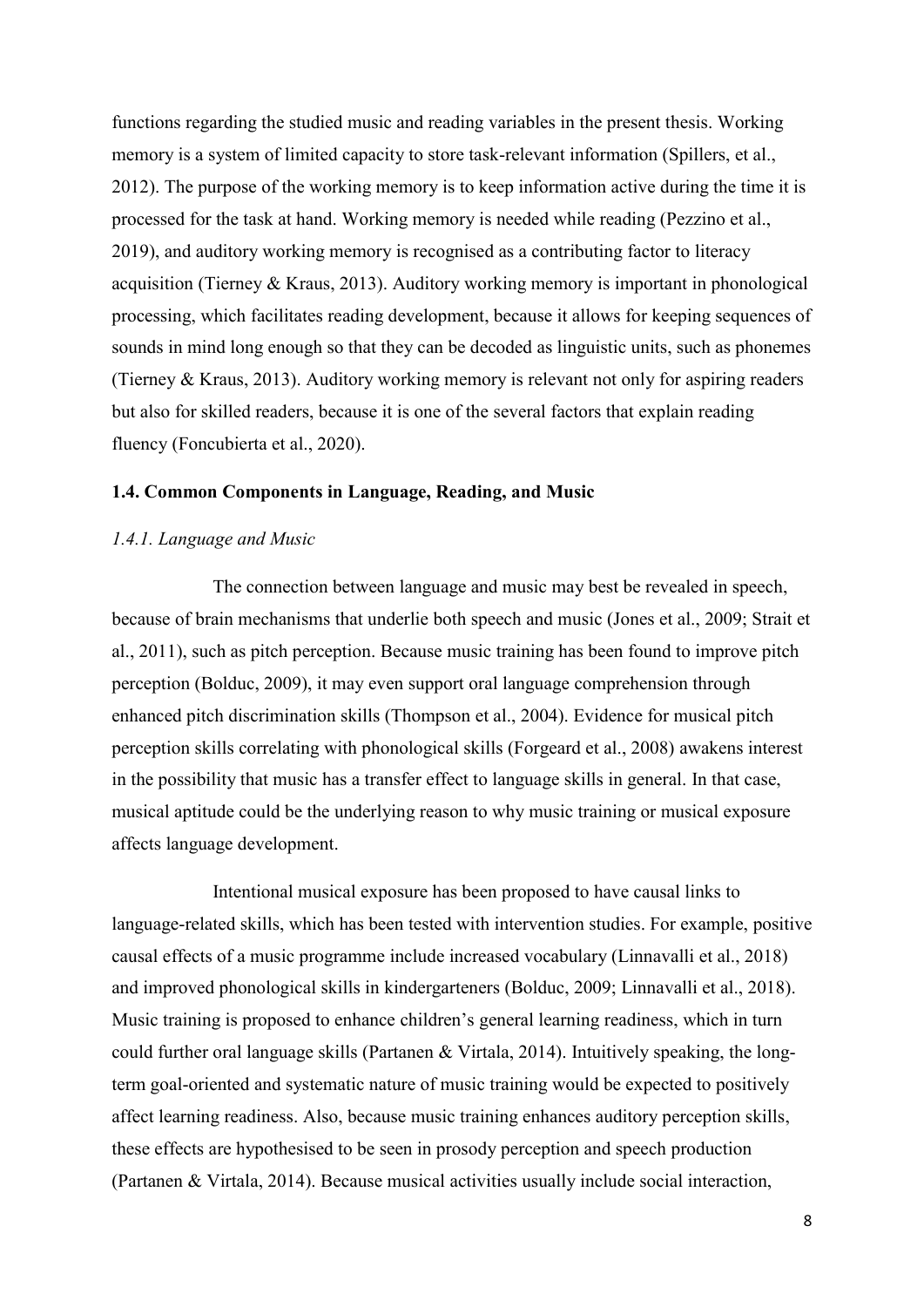which is a crucial part of language development, Partanen and Virtala point out the possibility that several mechanisms mediate effects from music training to language.

Furthermore, speech-in-noise perception is an aspect of oral language skills that touches musical abilities. Pitch discrimination is needed to filter speech frequencies from background noise frequencies. The enhanced effects of music training on pitch discrimination accuracy have been demonstrated (Nan et al., 2018, Wong et al., 2007), and these effects have been observed to transfer to accurate speech-in-noise perception in children treated for hearing impairment with cochlear implants (Torppa et al., 2018). Similar training effects have also been observed in normally hearing children speaking Mandarin (Nan et al., 2018), a tonal language, where pitch is relevant in recognising words. Thus, accurate pitch discrimination helps hearing speech in noisy environments.

In addition to being relevant in speech-in-noise perception and speech perception in tonal languages, pitch also plays a role in non-tonal languages, like English and Finnish. Pitch is one of the components in prosody, which is a specific feature of spoken language and appears to be comparable to music. For example, prosody occurs in speech as raised intonation at the end of a question and as high speed with a loud voice to express urgency. Thus, both prosody and music demonstrate variations at least in pitch, speed, and loudness. As Patel and Iversen (2007) note, pitch discrimination is important not only in music but also in the nuanced comprehension of speech. Improved pitch perception with the help of music training could have facilitating effects in decoding speech prosody, which in turn aids speech comprehension (Thompson et al., 2004). These results on the connections between music training or musical aptitude, pitch encoding, and speech perception provide further evidence for overlap in music and language skills.

A theoretical kind of overlap in music and language could be seen in the generation of musical anticipations, one of the natural musical abilities recognised by Bigand and Poulin-Charronnat (2006). Generating musical anticipations is understandable because of musical conventions. These conventions are the reason to the similarities in the way that themes, variations, tensions, and releases are presented in musical pieces. Musical conventions, including music theory, can be compared to the grammar of language. In language, we have grammar rules that organise the way we use words and combine them. These rules combined with a given context allow a listener to anticipate what the speaker will say and how they will convey their message. If a speaker presents a question, a listener will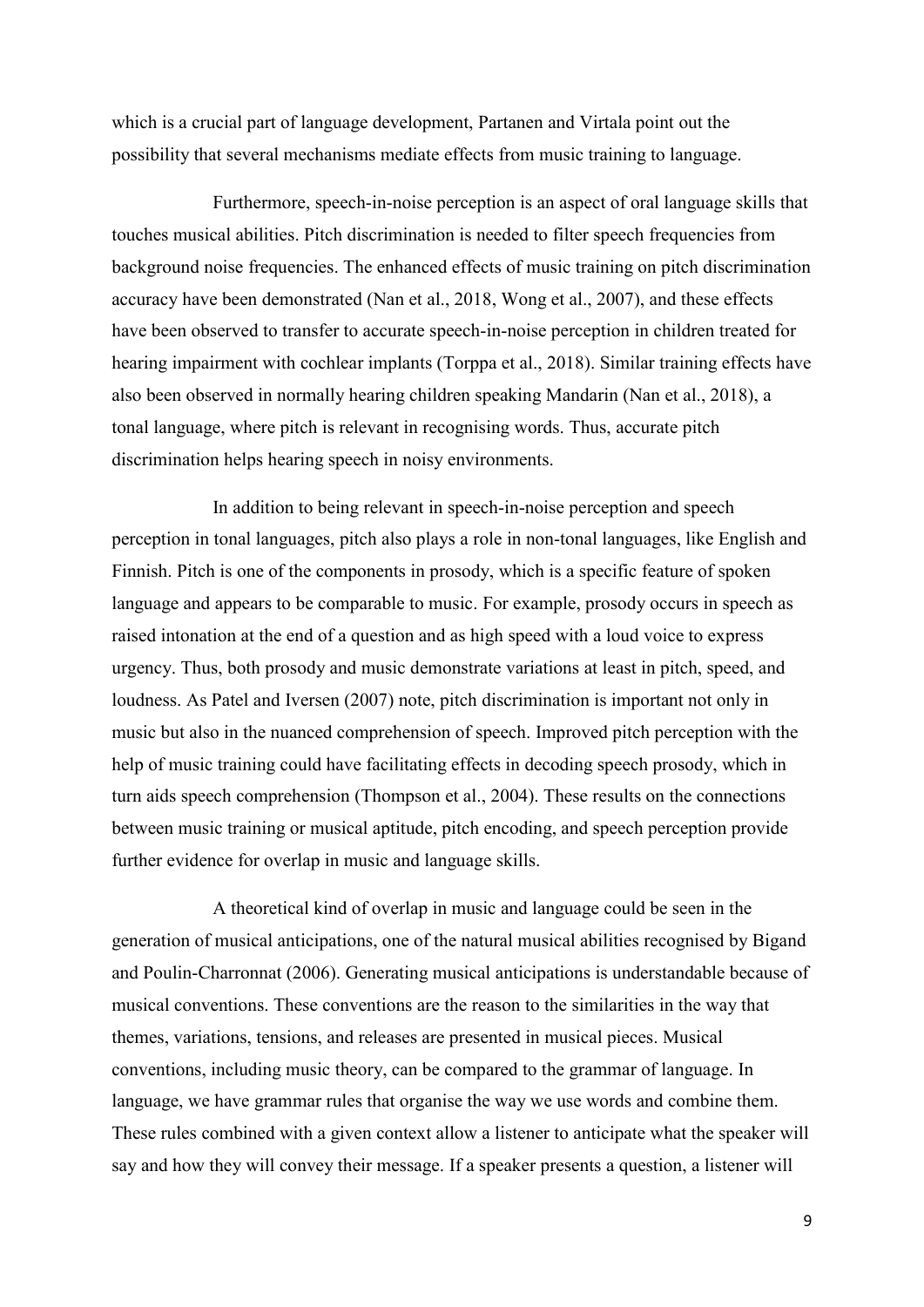anticipate an answer, in the same way when a listener perceives musical tension and expects a release. Parallels could be drawn further, with a single musical note comparing to a phoneme, a small combination of notes to a word, a musical phrase to a sentence, or a verse to a chapter. Because of the parallels between musical structure and grammar of language, it is not entirely surprising that abilities in perceiving musical rhythm have been found to correlate with grammar skill differences in children (Gordon et al., 2014).

#### *1.4.2. Reading and Music*

Evidence for the relationship between reading and musical aptitude or music training has accumulated. Capacities and subskills proposed to underlie the correlational relationship include intelligence, auditory processing, phonological skills, pitch processing, and rhythm skills (Pezzino et al., 2019, Tierney & Kraus, 2013). There is constant debate on whether pre-existing differences in innate abilities predispose cognitively high-performing children to choose music lessons (Schellenberg, 2011; Swaminathan et al., 2017). In a study discovering a strong link between music training and reading comprehension, a high correlation between reading skills and intelligence measured with cognitive ability tests was also found (Corrigall & Trainor, 2011). If the premise of predisposition to engage in musical activities holds, one would naturally find strong links between music training and reading comprehension. However, Corrigall and Trainor (2011) explain that this premise cannot fully account for their results because the association between music training and reading comprehension became robust only after accounting for intelligence, socio-economic status, and age. Still, there is room for debate about whether the interplay between intelligence and musical aptitude, rather than intelligence alone, explains the connection between reading and music training.

In addition to intelligence, the role of the auditory domain is a recurring and prominent theme in studies on music and reading. Strait et al. (2011) uncovered a relationship between auditory working memory and attention and music aptitude in children regardless of the amount of music training. They suggest that their results point to common mechanisms in processing auditory regularities that are fundamental to musical and reading abilities. After all, skills related to both music and reading rely on auditory processing abilities (Corrigall & Trainor, 2011). At least, there is behavioural evidence that speech and music perception share pitch processing mechanisms (e.g. Bidelman et al., 2011; Magne et al., 2006; Peretz et al., 2015). It is common to pronounce text internally while reading, a feature related to inner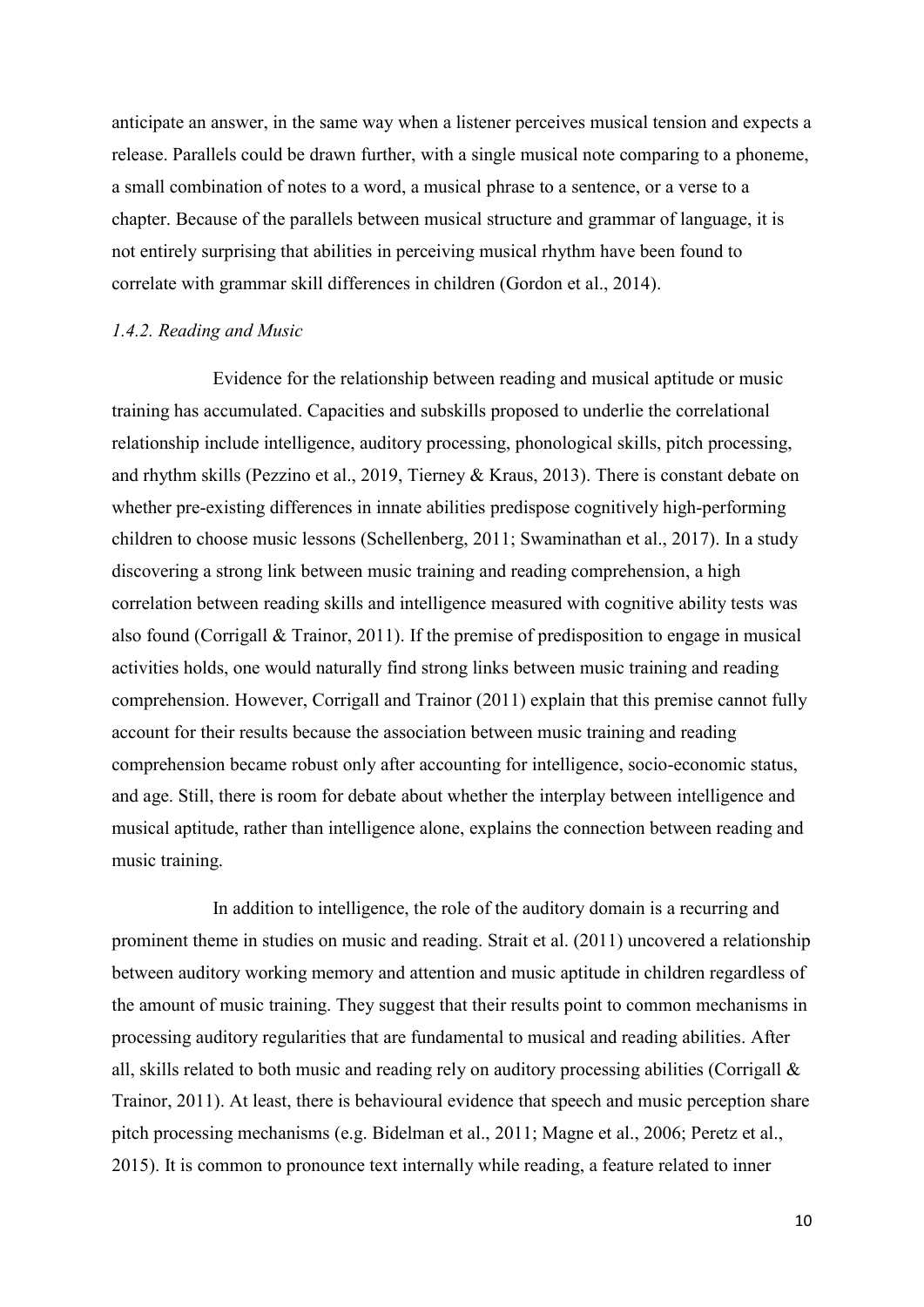speech, so auditory input from reading comes from internal sources. In fact, including musical aptitude in the acoustic part of reading explains silent reading fluency in adults (Foncubierta et al., 2020). Thus, assuming that auditory processing of music and language overlap, musical aptitude could indeed relate to the auditory processes of silent reading.

Reflecting further on auditory skills, rhythm is being studied in increasing amounts as a uniting feature between music and reading. Rhythm skills are linked to reading development and, more specifically, to phonological skills in children (Bhide et al., 2013; Holliman et al., 2010; Moritz et al., 2013). Children's phonological skills can even be improved with music training (Moritz et al., 2013) that focuses on rhythm (Bhide et al., 2013). Moritz et al. (2013) propose that rhythm sensitivity precedes spoken language learning and that early rhythm skills may link phonological and more developed rhythm skills. Therefore, rhythm could function as a binding component between music and reading-related skills.

The role of rhythm connecting music and reading does not seem straightforward at first, because rhythm is present in music and language in different ways, with music having beat-based (regular) and speech having non-beat-based (irregular) rhythmic patterns (Ozernov-Palchik & Patel, 2018). Although music and speech have different kinds of rhythms, the relationship between rhythmic processing abilities and early reading skills could be explained with time-related processing mechanisms shared by music and speech (Ozernov-Palchik & Patel, 2018). These shared mechanisms may explain why rhythm skills predict the level of reading-related skills in children (Lundetræ & Thomson, 2018; Ozernov-Palchik, Wolf & Patel, 2018). In sum, time-related processing alongside pitch processing in musical aptitude may contribute to reading.

# **1.5. Research Questions**

In this thesis, I will explore the relationship between musical aptitude measured with a selection of Seashore subtests and technical reading skills in children. Here, the technical reading skills of interest are reading fluency and sentence comprehension that are measured with technical reading subtests from a Finnish reading test for primary school children, Ala-asteen lukutesti (ALLU, Lindeman, 1998). The premise behind the hypothesised relationship is the overlap between music and cognitive skills for which previous literature provides evidence.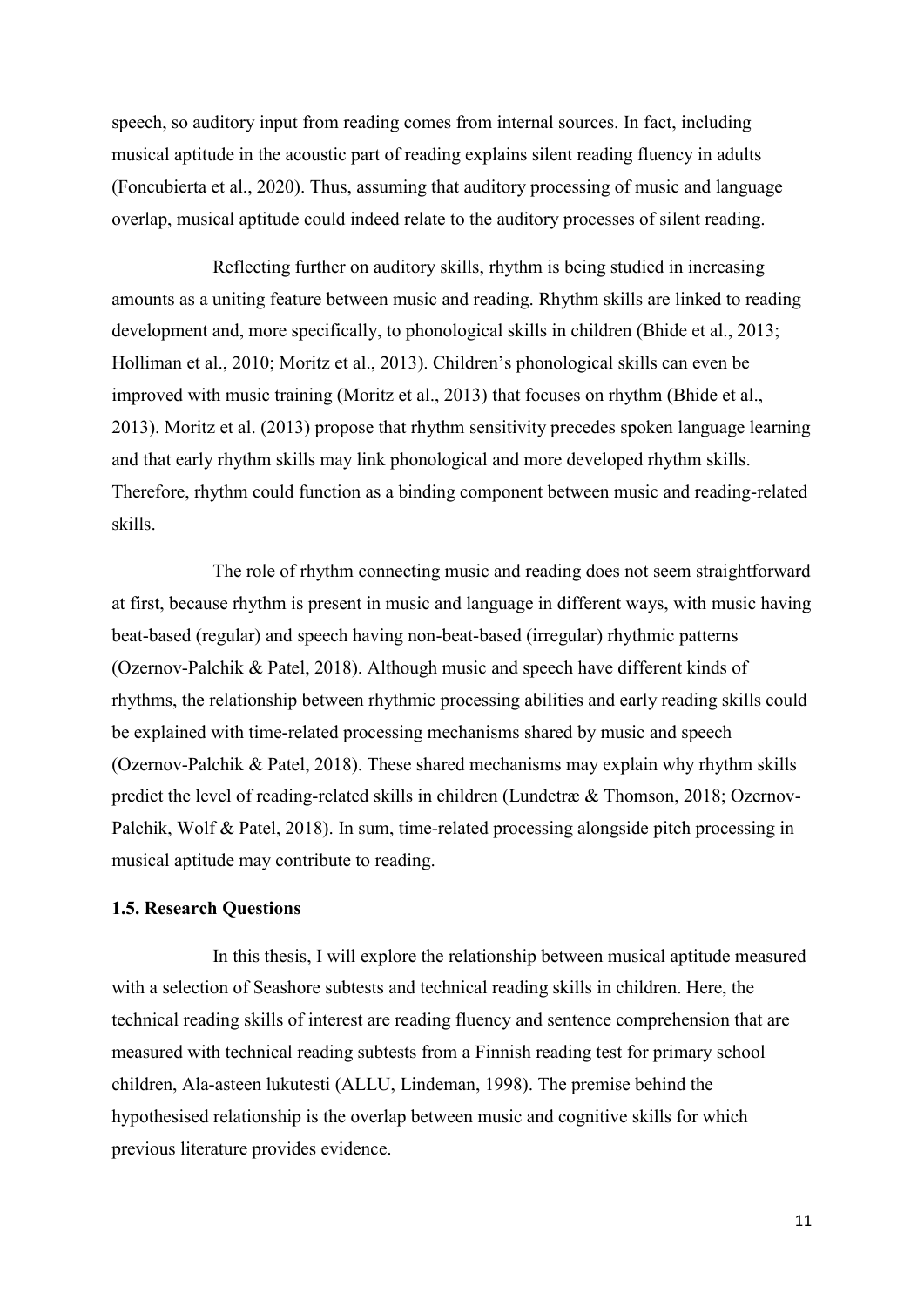My research questions are as follows:

1. How much of the variance in reading fluency and sentence comprehension does musical aptitude test performance explain?

2. Do test performances in pitch discrimination, temporal discrimination, and tonal memory have unique explanatory power in the variance in reading fluency and sentence comprehension?

# 2. Methods

#### **2.1. Participants**

The participants were Finnish speaking children aged 8–11 ( $M = 9.66$ , SD = 0.51) from primary schools in Southern Finland. In total, 70 children participated, but four children were excluded from the statistical analyses because of missing test results due to the children's absences. The research was approved by the Ethics Committee for Human Sciences, University of Turku. The criteria for participating were the child's normal hearing and neurotypicality, as in the lack of neurological or neuropsychological diagnoses. All children willing to participate and their parents gave their informed consent. Introduction letters about the research and consent forms were given at school to children who delivered the forms home to be signed by parents.

#### **2.2. Measures**

# *2.2.1. Language Comprehension and Technical Reading Abilities*

The children's language abilities were tested with the subtests for Verbal Comprehension Index (VCI) of Wechsler Intelligence Scale for Children (WISC-IV, Wechsler, 2003). VCI measures language abilities that do not rely on reading skills, such as explaining similarities between two concepts (Q: "What do yellow and blue have in common?" A: "They are colours."). The children were tested with all three core subtests, Comprehension, Similarities, and Vocabulary, and one supplemental subtest, Information. In the Comprehension subtest the child is required to provide answers to complex questions about different situations, for example "Why do children go to school?". The Vocabulary subtest measures the child's ability to define words, and the Information subtest measures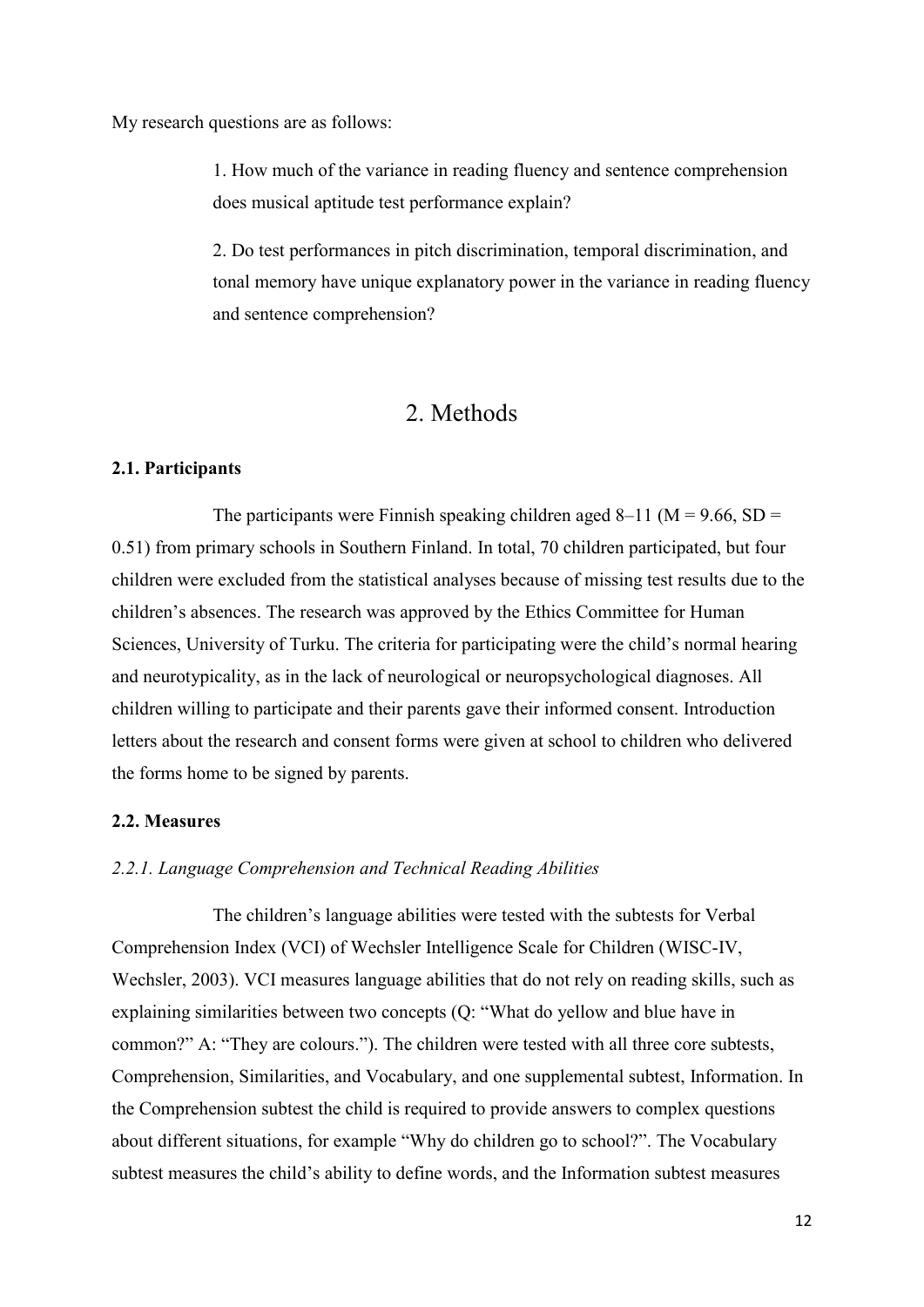general knowledge, such as who was the first female president in Finland. Here, VCI was used to account for the effect of language abilities in reading performance.

Technical reading abilities were measured with two subtests from the standardised Finnish primary school reading test (Ala-asteen lukutesti, ALLU, Lindeman, 1998). The selected tests were Reading fluency and Sentence comprehension; both belonged to the technical reading section of the ALLU test battery. The Reading fluency subtest consisted of chains of two or three words written together without spaces (for example, bottlelamp or cathousephone). In the subtest, children separated the words by drawing vertical lines between them (bottle|lamp or cat|house|phone). In the Sentence comprehension subtest, each trial had an illustration to be paired with the corresponding sentence, which was one of the four alternatives presented with the illustration. Technical reading abilities were also measured with a pseudo-word reading task based on Finnish phonology (Service, 1989), but it was eliminated from the analyses due to a ceiling effect.

#### *2.2.2. Musical Aptitude*

Musical aptitude was assessed with Seashore Measures of Musical Talent (Seashore test, Seashore et al., 1956) because it is a widely used and functional test for components of musical aptitude (Milovanov, 2009). Only three out of six subtests in the Seashore test were selected because of limited testing times. The selected subtests measure the ability to discriminate pitch (Pitch) and tone duration (temporal discrimination, Time) of individually presented sound stimuli, and differentiate deviations in melodies (Tonal Memory). Pitch and Tonal Memory were chosen as they were related to phonemic skills (Milovanov, 2009). Also, Time was chosen because of the relevance of sound length in double vowels and consonants in the Finnish language: takka, taakka, and taka all have different meanings.

In the Pitch subtest, 50 pairs of pitches were presented and the children were asked to discriminate whether the second pitch was higher or lower than the first. In the Time subtest, 50 pairs of tones of varied lengths were presented and the children determined whether the second was longer or shorter than the first. The Tonal Memory subtest had 30 pairs of short melodies consisting of three to five tones. The second melody of each pair deviated from the first by one tone and the children indicated the deviating tone by circling its corresponding ordinal number. The raw scores were standardised per the Seashore manual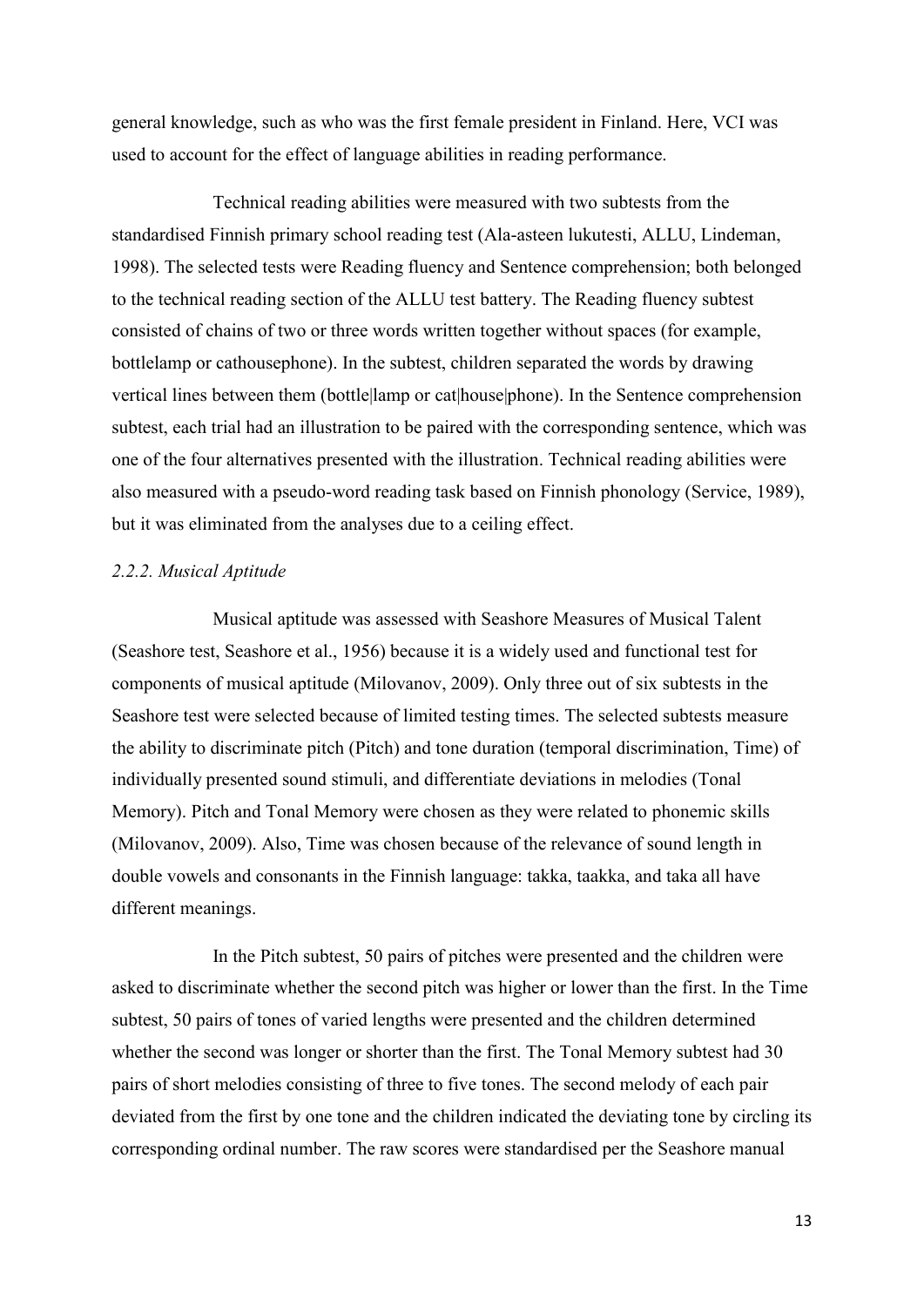instructions (Seashore et al., 1960) into percentages, which were used to calculate a mean score of the three subtest scores for every participant (Viitanen, 2012).

Musical abilities were also measured with the Scale test from the Montreal Battery for the Evaluation of Amusia (MBEA, Peretz et al., 2003) to test the accuracy of processing sounds in a musical context. It was eliminated due to significant correlations with the Seashore subtests Pitch ( $r = .40$ ) and Tonal Memory ( $r = .63$ ) and a different theoretical standpoint compared to the Seashore test. MBEA focuses on screening for amusia, which is a neurological disability to process musical components (Vuvan et al., 2018), while the Seashore test focuses on differentiating areas of musical aptitude.

#### **2.3. Procedures**

The data were collected in 2010 and 2011 in Southern Finnish primary schools. The children were tested individually in quiet rooms during school days by Kivimäki and research assistants, who were psychology students. The assistants tested the children with all the other tests except for musical aptitude, which was measured by Kivimäki. All of the tests had instruction and practice rounds before presenting the actual test. The recorded instructions for the Seashore tests were in English, so Kivimäki translated the instructions to Finnish. Kivimäki used a small synthesiser to demonstrate how the test stimuli would be presented and to instruct that the children should base their answer on how the latter stimulus differed from the former one.

#### **2.4. Statistical Analyses**

The research question about how much of the variance in the measured reading skills can music aptitude test performances explain was explored by generating linear regression models. I used the Seashore mean score to examine whether music aptitude in general can explain reading performance. To further analyse the unique explanatory power of each music aptitude subtest performance, the scores of the three subtests were included in the models separately instead of the mean scores. Thus, I created two linear regression models with mean scores and subtest scores separately – henceforth Mean model and Separate model, respectively – for both of the dependent variables, reading fluency and sentence comprehension. The analyses were performed on SPSS using the backward stepwise approach.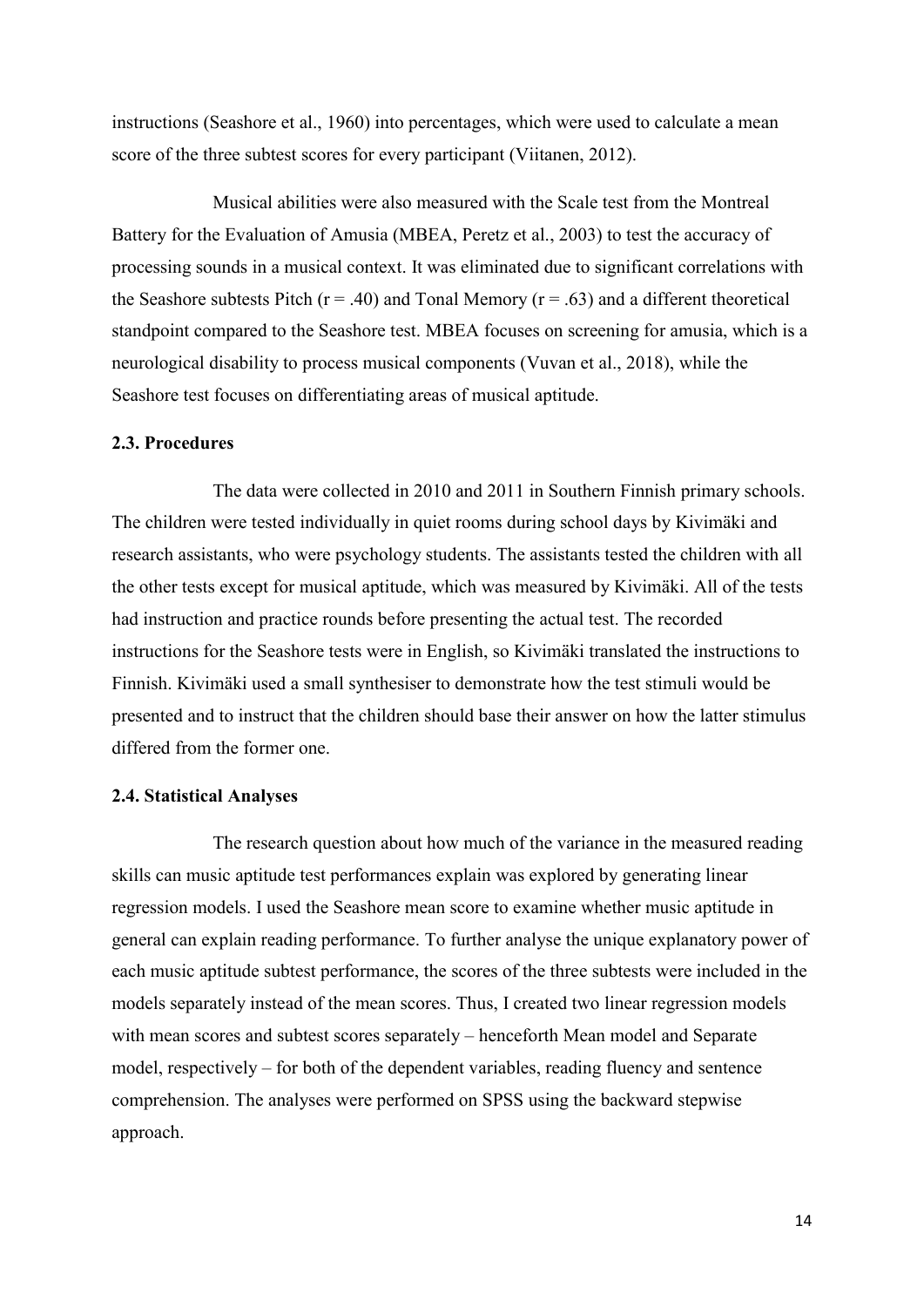The dependent variables were Reading fluency and Sentence comprehension and the independent variables were VCI, three Seashore subtests Pitch, Time, and Tonal Memory, and Seashore Mean score of the subtests. Tests for collinearity of the data were run for each regression model. The goodness of fit of each model was assessed with Akaike Information Criterion (AIC), where the smaller value among the compared models indicates a better fit.

# 3. Results

The results from linear regression analyses showed that VCI and Seashore test scores explained technical reading performance in children. Performance in the subtest Pitch accounted independently for variance in reading fluency scores, while Tonal Memory explained variance in both reading fluency and sentence comprehension scores uniquely. Both Mean and Separate models fit the data fairly well.

#### **3.1. Reading Fluency**

The linear regression models in both Mean and Separate setting fit the data,  $F(2,64) = 21.89$ , p < .001, adjusted  $R^2 = .39$ , and  $F(3,63) = 14.04$ , p < .001, adjusted  $R^2 =$ .37, respectively. Thus, VCI and Seashore scores accounted for nearly 40% of the variance in the reading fluency scores, both in Mean and Separate models. Multicollinearity did not cause problems in the Mean model (VCI: Tolerance  $= .98$ , VIF  $= 1.02$ ; Mean: Tolerance  $=$ .98; VIF = 1.02) or in the Separate model (VCI: Tolerance = .97, VIF = 1.03; Pitch: Tolerance = .59,  $VIF = 1.71$ ; Tonal Memory: Tolerance = .59,  $VIF = 1.70$ ).

The descriptive values of each variable and the AIC values of the linear regression models for reading fluency are presented in Table 1. The AIC analysis implies that the Mean model fits the data better than the Separate model, with 641.85 versus 644.48, respectively. In the Mean model, both the VCI and Seashore mean scores explain the variance in reading fluency. In the Separate model, the Seashore task Time was excluded from the final model. Interpreting from the β-values, VCI explains basically the same amount of variance in reading fluency scores in the Mean and Separate models. Based on the βvalues, the Seashore task Pitch ( $\beta$  = .25) plays a recognisable role in explaining reading fluency, but the role of Tonal Memory ( $\beta$  = .38) is larger.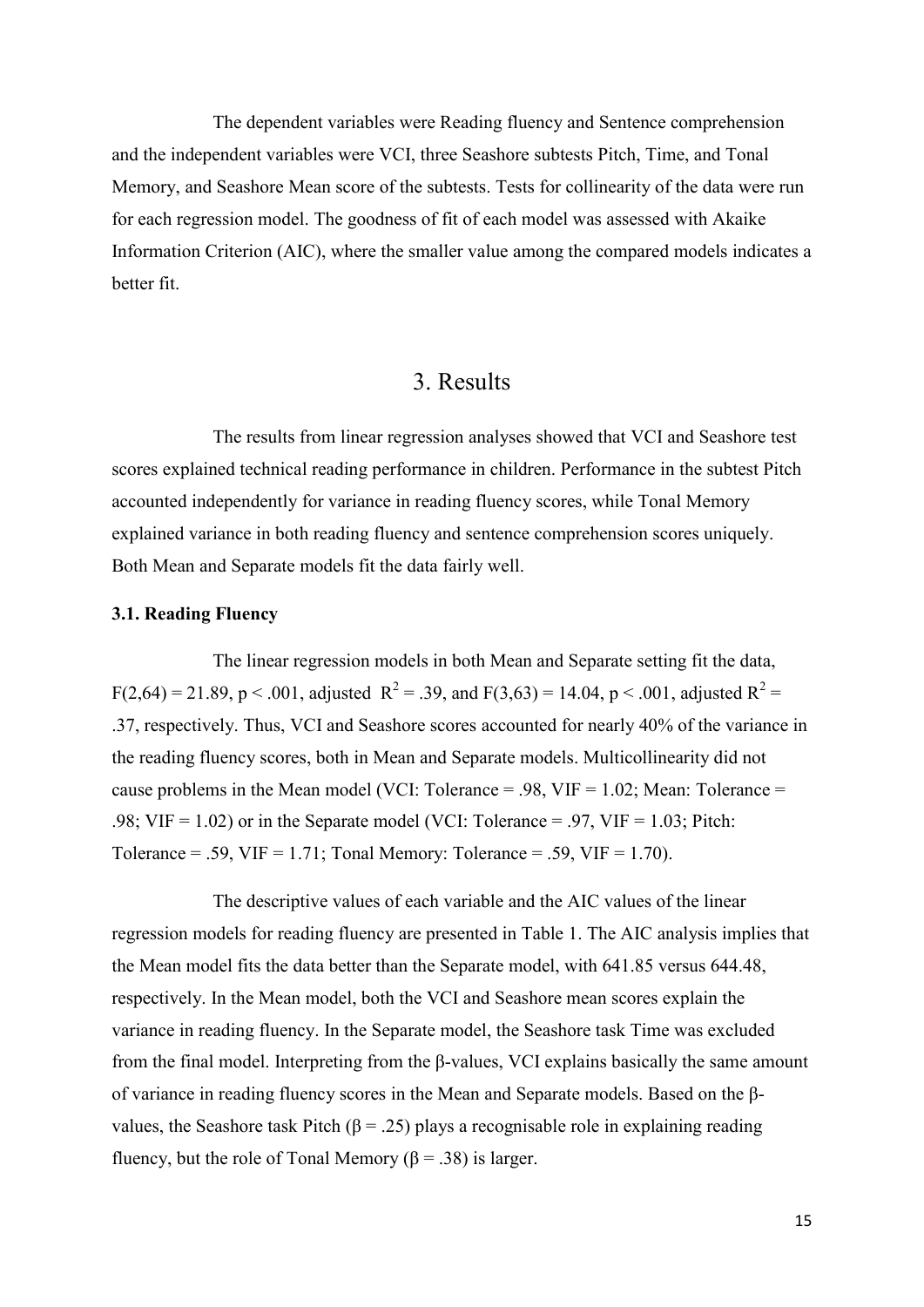| Model    | <b>AIC</b> | Variable   | B        | CI95%             | <b>SE</b> | β   | t       | p       |
|----------|------------|------------|----------|-------------------|-----------|-----|---------|---------|
| Mean     | 641.85     | Constant   | $-14.31$ | $[-60.76, 32.13]$ | 23.25     |     | $-0.62$ | .540    |
|          |            | <b>VCI</b> | 0.45     | [0.01, 0.89]      | 0.22      | .20 | 2.05    | .045    |
|          |            | Mean       | 0.85     | [0.56, 1.13]      | 0.14      | .58 | 5.92    | < 0.001 |
| Separate | 644.48     | Constant   | $-2.82$  | $[-49.26, 43.62]$ | 23.24     |     | $-0.12$ | .904    |
|          |            | <b>VCI</b> | 0.44     | $[-0.01, 0.88]$   | 0.22      | .19 | 1.95    | .056    |
|          |            | Pitch      | 0.30     | $[-0.01, 0.61]$   | 0.16      | .25 | 1.92    | .059    |
|          |            | Tonal      | 0.42     | [0.14, 0.70]      | 0.14      | .38 | 3.03    | .004    |
|          |            | Memory     |          |                   |           |     |         |         |

**Table 1**. Two linear regression models of the relation of verbal cognitive capacity (VCI) and musical aptitude to reading fluency.

#### **3.2. Sentence Comprehension**

Both models Mean and Separate explained variance in reading,  $F(2.63) = 10.59$ ,  $p < .001$ , adjusted  $R^2 = .23$ , and  $F(2,63) = 11.79$ ,  $p < .001$ , adjusted  $R^2 = .25$ , respectively. More explicitly, Seashore scores together with VCI explained approximately a quarter of the variance in reading comprehension scores in both settings. Multicollinearity was not an issue in the Mean model (VCI: Tolerance = .98, VIF = 1.03; Mean: Tolerance = .98, VIF = 1.03) or in the final Separate model (VCI: Tolerance  $= .98$ , VIF  $= 1.02$ ; Tonal Memory: Tolerance  $=$  $.98, VIF = 1.02$ ).

Table 2 presents the contributions of each variable in the linear regression model regarding sentence comprehension and the AIC values. When explaining performance in sentence comprehension, the Separate model seems to be slightly more extensive than the Mean model, according to the AIC analysis, with values 313.42 versus 315.26, respectively.

In the Mean model, both the VCI and Seashore mean scores explains the variance in sentence comprehension. In the Separate model, the Seashore tasks Pitch and Time were excluded from the model with the backward stepwise method, leaving Tonal Memory in the final model. The descriptive values of VCI are very similar to the ones in the Mean model. Tonal Memory ( $\beta$  = .41) appears to explain the variance in sentence comprehension slightly more than Seashore mean scores ( $\beta = .38$ ).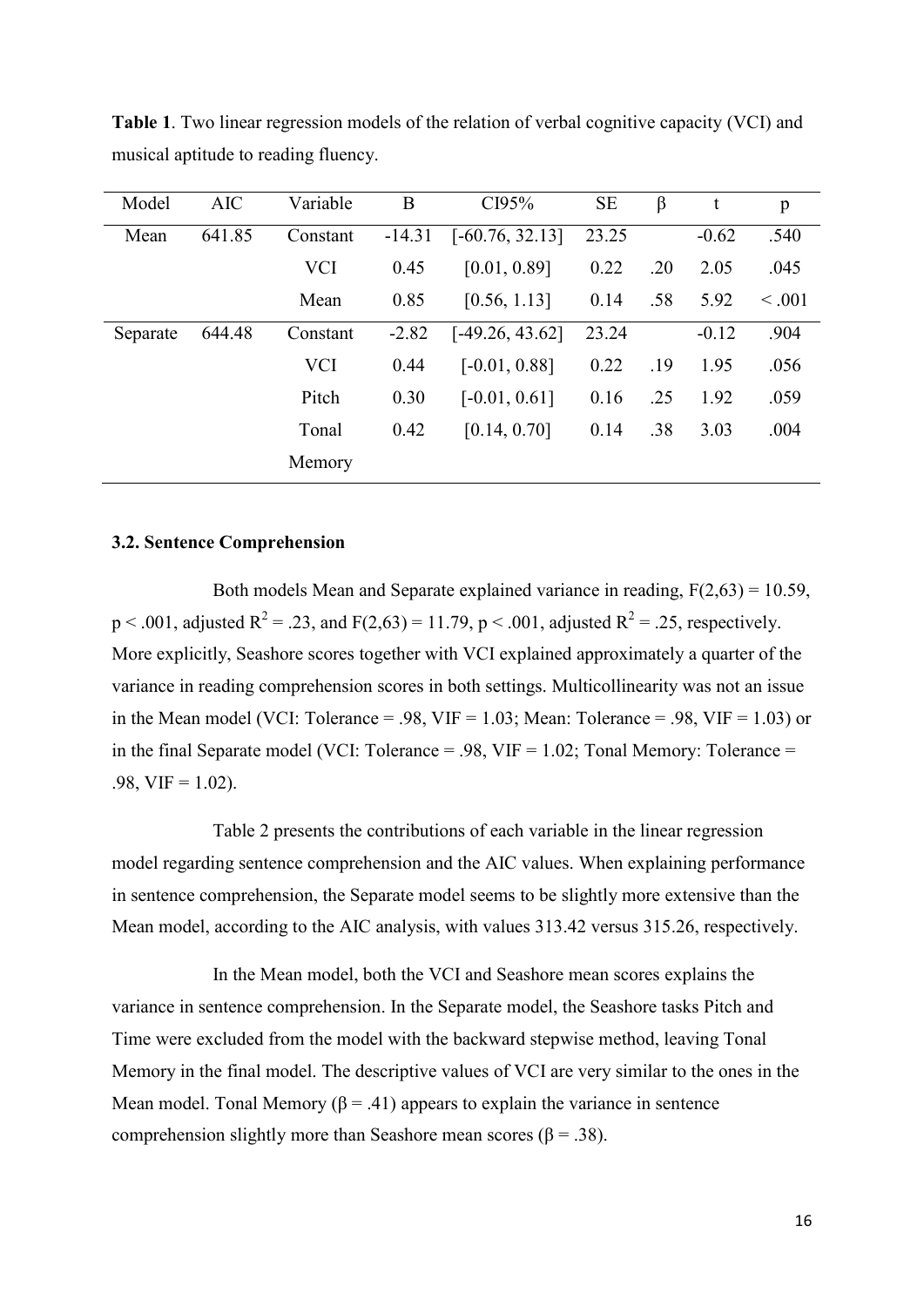| Model    | <b>AIC</b> | Variable   | B    | CI95%        | <b>SE</b> | β   |      | p       |
|----------|------------|------------|------|--------------|-----------|-----|------|---------|
| Mean     | 315.26     | Constant   | 4.64 | [0.42, 8.86] | 2.11      |     | 2.20 | .032    |
|          |            | <b>VCI</b> | 0.05 | [0.01, 0.09] | 0.02      | .27 | 2.45 | .017    |
|          |            | Mean       | 0.05 | [0.02, 0.07] | 0.01      | .38 | 3.47 | .001    |
| Separate | 313.42     | Constant   | 5.28 | [1.18, 9.39] | 2.06      |     | 2.57 | .013    |
|          |            | <b>VCI</b> | 0.05 | [0.01, 0.09] | 0.02      | .27 | 2.47 | .016    |
|          |            | Tonal      | 0.04 | [0.02, 0.06] | 0.01      | .41 | 3.76 | < 0.001 |
|          |            | Memory     |      |              |           |     |      |         |

**Table 2**. Two linear regression models of the relation of verbal cognitive capacity (VCI) and musical aptitude to performance in sentence comprehension.

# 4. Discussion

The aim of the thesis was to explore the relationship between musical aptitude and reading. Children aged 8–11 years were tested for musical aptitude (Seashore test), technical reading abilities (ALLU), and verbal comprehension (VCI). Musical aptitude included a selection of subskills: pitch discrimination, temporal discrimination, and tonal memory. Technical reading abilities included reading fluency and sentence comprehension. The research questions were whether musical aptitude explains performance in reading tests and whether performance in each Seashore subtest relates uniquely to reading performance. With linear regression models, I explored to what extent musical aptitude, either subskills together or separately, explains reading fluency and sentence comprehension. The results in the present thesis indicate that musical aptitude explains both reading fluency and sentence comprehension in children. Furthermore, pitch discrimination and tonal memory explains reading fluency uniquely, but only tonal memory explains sentence comprehension independently of the measured subskills.

#### **4.1. Main Findings**

The first finding of this study was that the subskills pitch discrimination, temporal discrimination, and tonal memory together are related to reading fluency and sentence comprehension. The relationship between musical aptitude and reading discovered here could be explained with the hypothesis that common mechanisms in the auditory processing of musical and linguistic input underlie reading (Strait et al., 2011). For example,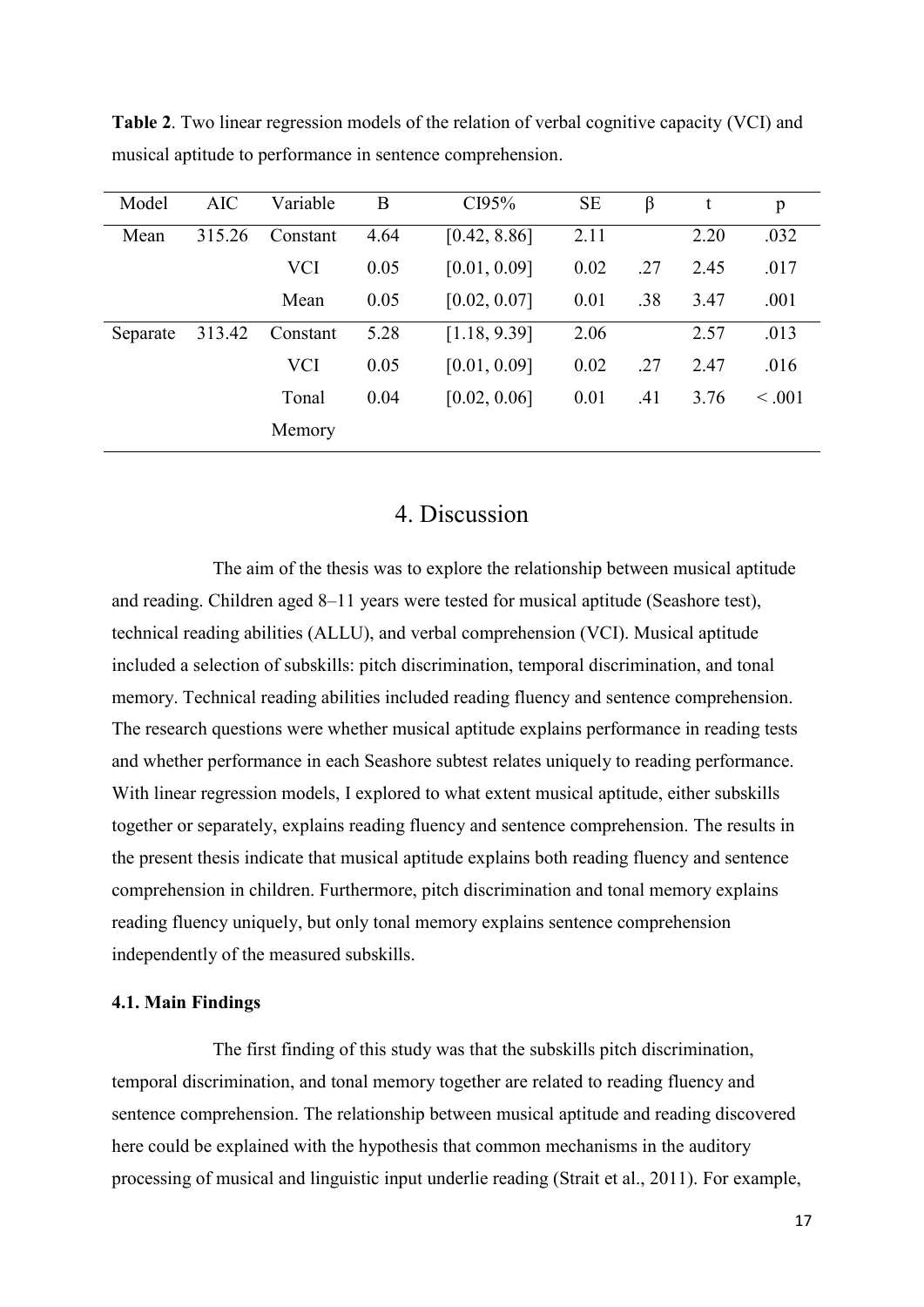pitch perception and auditory working memory are relevant in both musical aptitude subskills and reading-related language skills. These mechanisms are discussed in more detail while evaluating the roles of pitch discrimination, temporal discrimination, and tonal memory in reading performance separately.

The second finding highlighted that two musical aptitude subskills were connected to technical reading skills independent of each other. Pitch discrimination was related to reading fluency, which could be explained with phonological skills. With phonological skills, constituents of speech can be segmented so that they can be encoded into letters, syllables, and words. As part of enhanced musical abilities, pitch discrimination skills are related to the development of phonological representations (Chobert et al., 2011). Specifically, pitch discrimination could be relevant in separating words in speech by helping to perceive the start of the next word, as the pronunciation of the next word may often start from a slightly different pitch than the previous. Once the words are separated, the constituents of words (syllables and phonemes) can also be recognised and used to create phonological representations of the words, which belong to the orthographic mapping that enables good reading ability (Ehri, 2014). In other words, the results of this study support the notion that pitch discrimination belongs to the particular domain of oral language development that is needed in reading.

The other musical aptitude subskill that had an independent connection to technical reading skills was tonal memory. It was linked to both of the measured technical reading skills, reading fluency and sentence comprehension. Tonal memory essentially combines pitch discrimination and auditory working memory since tone sequences must be kept in mind long enough to distinguish the deviant tone. Firstly, the pitch discrimination part of tonal memory may relate to sentence comprehension via oral language comprehension. As accurate pitch discrimination is needed in detecting speech prosody and thus understanding speech with all its subtleties (Patel & Iversen, 2007; Thompson et al., 2004), pitch discrimination supports the development of language comprehension generally. This interpretation would be in line with the results of pitch discrimination skills independent of music training being correlated with reading (Forgeard et al., 2008). Secondly, auditory working memory is recognised as one of the skills that underlie reading (Foncubierta et al., 2020; Tierney & Kraus, 2013), which could provide another reason to why tonal memory relates to both reading fluency and sentence comprehension. Both tonal memory and reading fluency, here as the quickness of recognising and separating words written together, require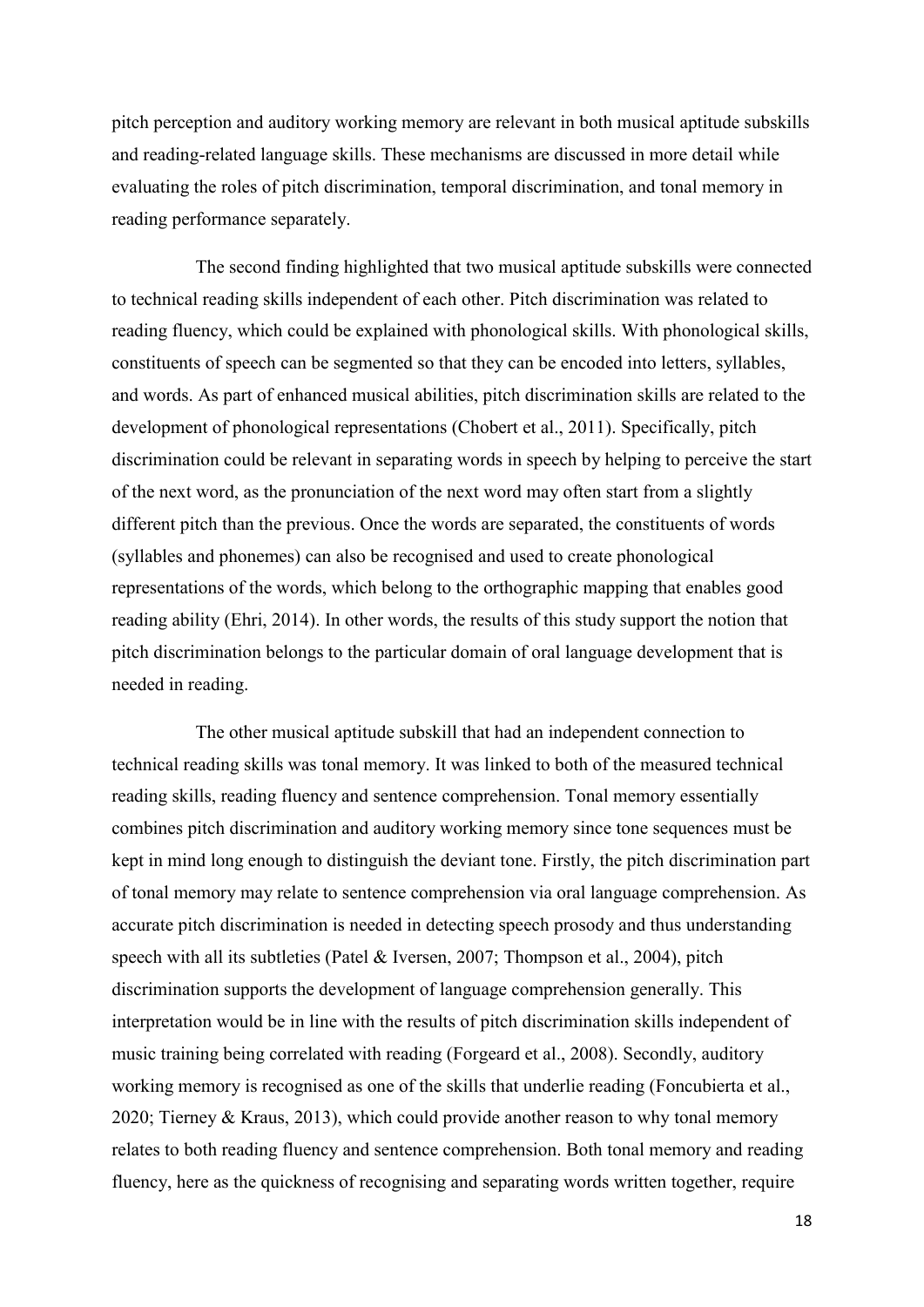working memory in general. Specifically, auditory working memory may be needed in reading fluency especially if the word chains are pronounced internally to help with the word separation. Lastly, sentence comprehension also requires working memory to keep the beginning of the sentence in mind until reaching the end in order to process and understand the sentence as a whole.

The third measured musical aptitude subskill, temporal discrimination, did not explain reading fluency or sentence comprehension independently. The result is slightly unexpected due to previous findings about the link between rhythm and reading skills (Bhide et al., 2013; Holliman et al., 2010; Ozernov-Palchik et al., 2018). Temporal discrimination may be one of the underlying abilities behind rhythm perception because recognising differences in durations between tones ought to be part of perceiving rhythmic patterns. Temporal discrimination, in the way it was measured with the Seashore test, might as well belong to early rhythm skills, which Moritz et al. (2013) hypothesise to connect phonological skills and more advanced rhythm skills. The role of temporal discrimination is possibly seen in combination with pitch discrimination and tonal memory but taken separately it is not strong enough to explain technical reading performance.

Additionally, the Mean and Separate linear regression models served as a way to compare the differences in how much the selected musical aptitude subskills together (Mean) versus separately (Separate) explain variance in reading performance. The Mean model explained reading fluency better than the Separate model, but the roles were reversed when explaining sentence comprehension. The differences appeared to be relatively minor, so no conclusions can be drawn as to which model should be preferred when explaining both reading fluency and sentence comprehension.

# **4.2. General Discussion**

Theoretically, the development of phonemic awareness could explain the results about the relationship between musical aptitude subskills and reading abilities. As pitch discrimination is related to both music and speech sounds (Jones et al., 2009), it could play a role in the development of phonemic awareness. Through phonemic awareness, the finding of pitch discrimination and tonal memory relating to reading fluency might have a connection to the way Ehri (2005) outlines the development of sight word reading. Phonemic awareness is important in learning letter-sound correspondences (Ehri, 2014; Tunmer & Hoover, 2019), an essential part of learning to read sight words. Reading fluency is connected to the level of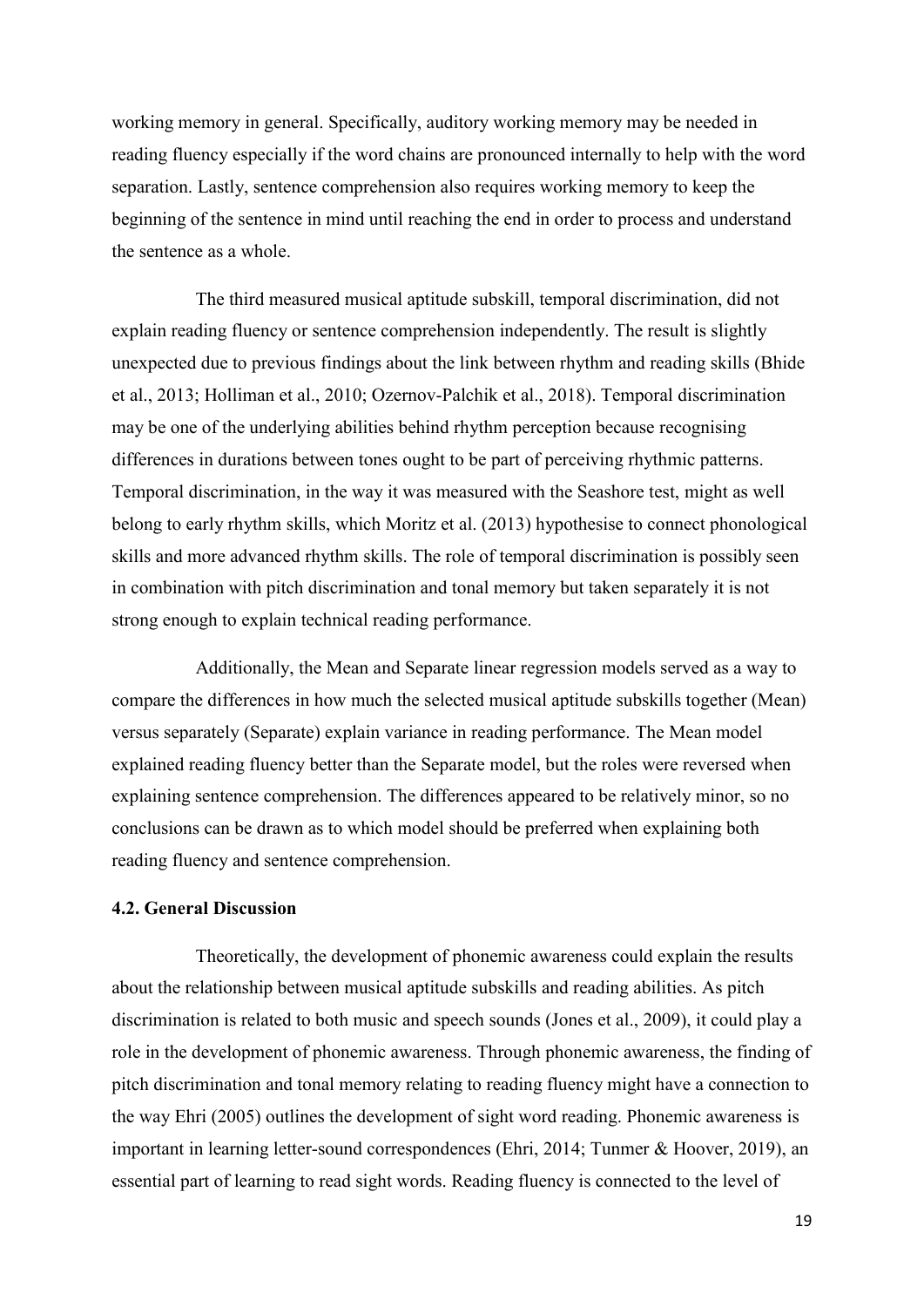sight word reading ability, and letter-sound correspondences and the repertoire of letter sequences (typically syllables) are relevant when reading sight words in Finnish. Letter-sound correspondences and syllables are easy to learn in the Finnish language because each letter usually has only one sound both individually and within different syllables, unlike in English where the letter "A" is pronounced differently in the one-syllable words "hat" and "car". Knowing syllables enables the reader to read larger units than individual letters at a time, which quickens the process of separating words in word chains. Successful learning of lettersound correspondences and syllables is needed to reach the consolidated alphabetic phase, in which reading becomes more automatic (Ehri, 2005). Pitch discrimination could be relevant in learning both letter-sound correspondences and syllables, in case pitch discrimination is related to phonemic awareness. Auditory working memory in turn is needed to keep phonemes in mind to combine them with letters (Tierney & Kraus, 2013) and thus is also relevant in learning letter-sound correspondences. In sum, pitch discrimination and auditory working memory together may be linked, via phonemic awareness, to how fast or well each phase in the development of sight word reading is reached.

Practically, the value of the findings in the present thesis lies in providing more knowledge about the relationship between musical aptitude and reading. This study adds to previous literature of the relationships between music and reading (e.g. Anvari et al., 2002; Corrigall & Trainor, 2011; Huss et al., 2011), focusing on a selection of musical aptitude subskills and technical reading skills. The gained knowledge about the relations of pitch discrimination and tonal memory to reading abilities could be used to design better musical interventions to support literacy. At least, correlational evidence has been provided about the relationship between music training and reading-related skills (Corrigall & Trainor, 2011; Dittinger et al., 2017; Gordon et al., 2015). Also, because positive effects of musical interventions have been found in some linguistic skills, such as phonological skills, in kindergarteners (Bolduc, 2009; Linnavalli et al., 2018), extending the enhancing effects to reading acquisition is a possibility. For example, musical intervention focused on rhythmic training has been found to support reading acquisition and improve phonological skills in poorly reading children (Bhide et al., 2013). Even with typically developing children, focus could be directed to improving those musical aptitude subskills which are connected to reading-related skills, for example improving pitch discrimination to induce a transfer effect to phonological skills.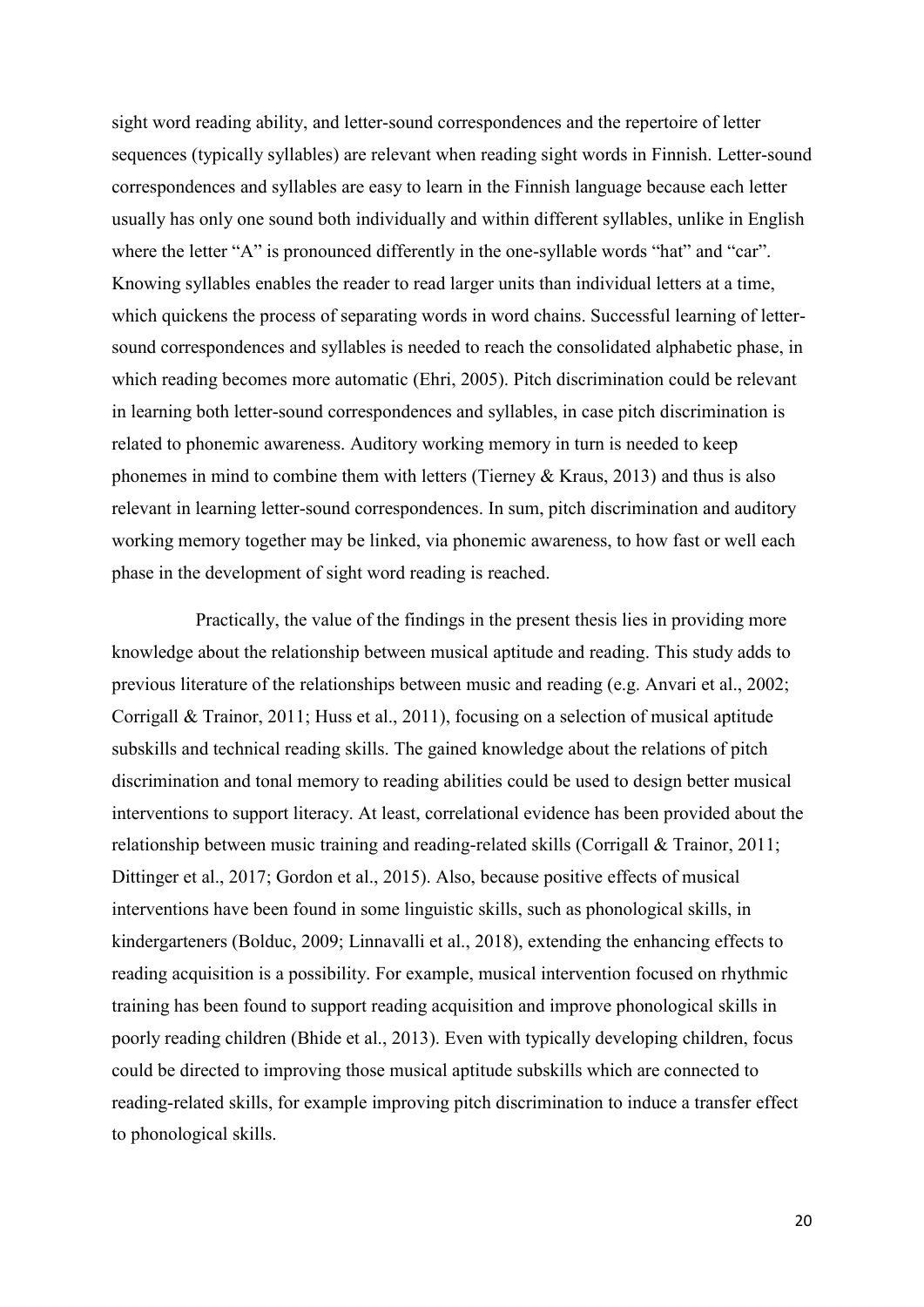The discussion around supporting literacy with music may easily become complicated because of the intertwined roles of nature and nurture, where musical aptitude represents nature and music training represents nurture. Not only literacy, but also academic skills and cognitive abilities in general have been of interest regarding their connections to musicality. Positive correlations between musicality and cognitive abilities in previous literature give reason to suspect that specifically musical aptitude, not music training, lies behind the association (Swaminathan et al., 2017). Children who perform well in school and in cognitive ability tests may be predisposed to take music lessons in the sense that they have high musical aptitude that makes them interested in music. Thus, the combination of innate and gained musicality and good performance in school may create an illusion that music training enhances academic skills. Although the enhancing effects of music training on cognitive abilities and academic skills have not been confirmed in a recent meta-analysis (Sala & Gobet, 2020), the possibility remains that musical aptitude explains such effects.

The predisposition to seek musical activities complicates studying the effects of musical aptitude on reading and other academic skills. Musical activities, such as going to concerts and spontaneous singing with family among other musical interaction, may strengthen abilities that underlie both musical skills and academic skills. The musical background and socioeconomic status of the family can also amplify the possible impact of musical aptitude on non-musical skills. For example, if the family engages in spontaneous musical interaction and has the financial resources to offer explicit music training, the musical aptitude of the child will be further supported and reinforced. Consequently, children who have high musical aptitude and engage in musical activities have a higher chance of benefiting from explicit music training and experiencing possible transfer effects in readingrelated skills.

In addition to musical aptitude, the pleasant, fun, and interactive nature of musical activities is worth noting as a contributing factor to the willingness of young children to engage in educational activities, as Standley and Hughes (1997) remind. Pleasantness and joyfulness motivate a child to learn and thus may mediate beneficial effects of music training. Dedication and commitment could explain the establishment of long-term effects of music training (Costa-Giomi, 1999). Costa-Giomi explains that enthusiasm about a new activity helps acquire new cognitive strategies for learning music and leads to initial improvement in cognitive abilities. Fading of enthusiasm, in turn, hinders the development of learning strategies, so continued cognitive benefits rely on a more conscious commitment. Instead of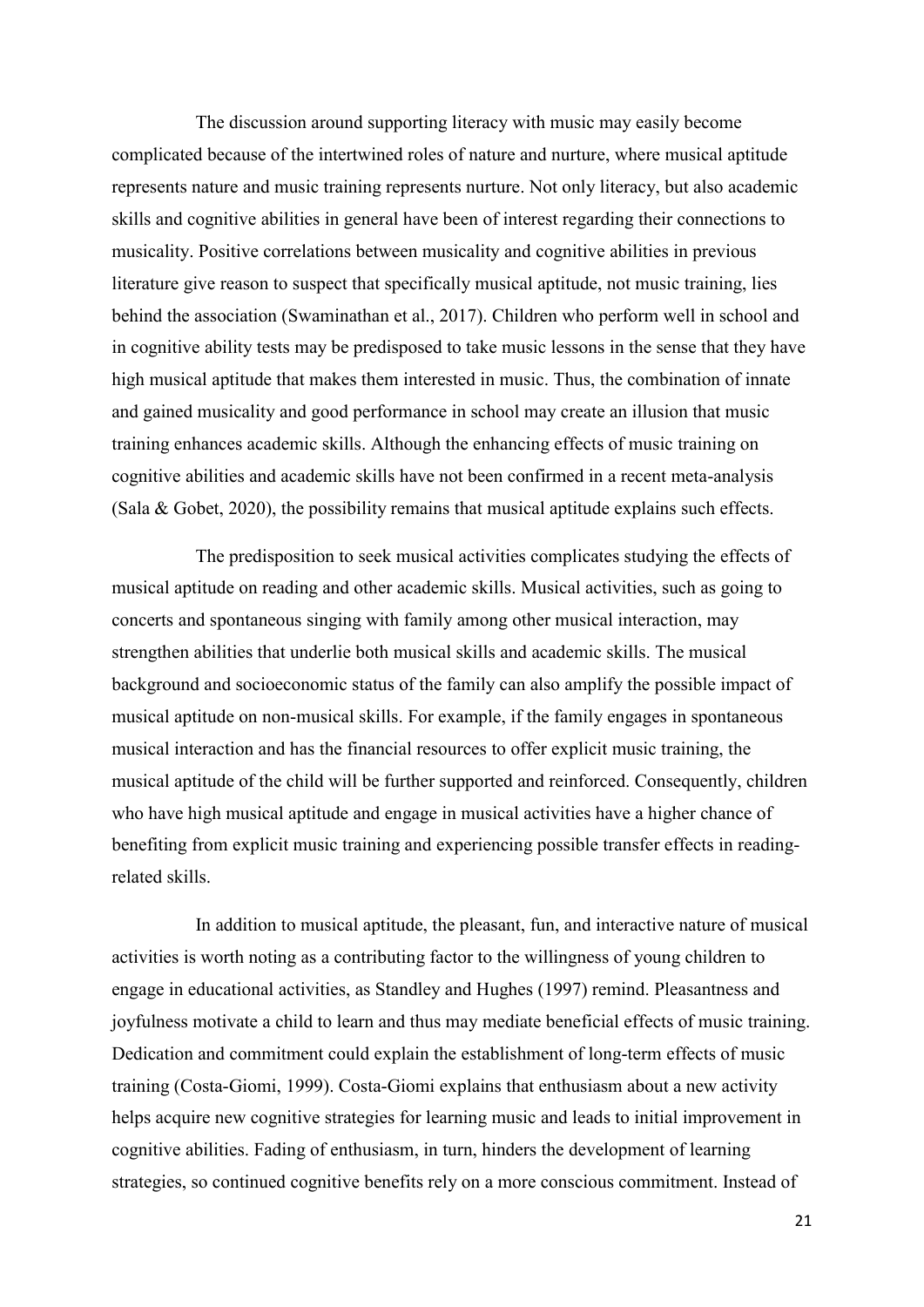focusing on commitment to explicit music training, musical content could be used as an interactional, socially rewarding, and motivating element in teaching reading skills. If simple musical interaction could be incorporated into regular teaching to reinforce children's musical aptitude and improve learning motivation, children could benefit from their natural musicality despite the level of their musical aptitude. The modifying effect of socially rewarding musical interaction on motivation should not be underestimated in educational activities. Therefore, utilising children's innate musicality in supporting reading and other language-related skills ought to be considered.

#### **4.3. Limitations**

The limitations of this study must be considered before generalising the results. Firstly, the sample size is relatively small, with less than a hundred children. Secondly, the children's auditory working memory was not tested and tonal memory cannot be assumed to cover it. On the other hand, sufficient level of performance in auditory working memory could be speculated to facilitate tonal memory as long as the participant has some pitch discrimination skill. Therefore, tonal memory may adequately account for auditory working memory.

Thirdly, the children were not tested for other cognitive abilities than verbal comprehension. Nuances in the possible interplay of the level of cognitive abilities, reading skills, and musical aptitude may remain missing. However, this limitation may not have any practical relevance as none of the children was diagnosed with developmental problems so their performance in verbal comprehension can be assumed to reflect their overall cognitive abilities.

Lastly, the Western and Eurocentric approach to musicality cannot be ignored. Seashore's work was heavily affected by eugenics (Devaney, 2019) that was a trend in politics and science in the early  $20<sup>th</sup>$  century. The simplicity of the musical stimuli in the Seashore test is argued to make the test exempt from racial biases, even though the theory behind the test is based on white Western music and Seashore's eugenic ideas. For example, Seashore presented in a eugenics congress that musical talent includes measurable innate qualities that can be used to study racial differences for "eugenic guidance" (Seashore, 1923, in Devaney, 2019). Seashore's work and cultural biases have also impacted the development of more recent musical test batteries (Devaney, 2019), such as the MBEA (Peretz et al., 2003). Nevertheless, because the children in the present study were all native Finnish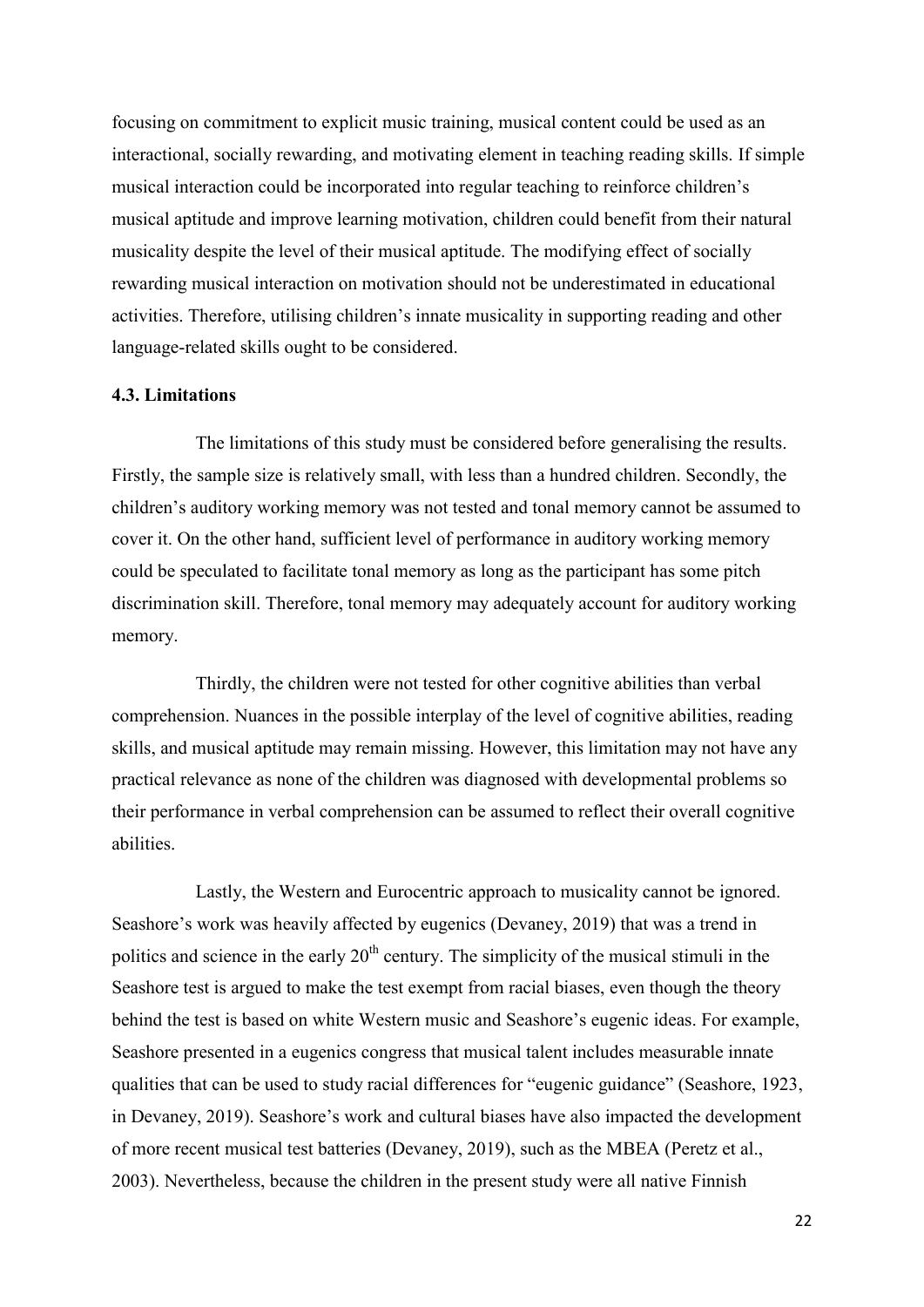speakers and thus can be assumed to have been socialised into a Western culture, the cultural biases do not pose a grave limitation to using the Seashore test on Western children. The underlying theoretical biases simply restrict the interpretation of the results to a Western or European context.

# **4.4. Conclusions and Further Research**

Musical aptitude measured with performance in selected subskills was related to technical reading abilities, namely reading fluency and sentence comprehension, in children. Considering the subskills together, musical aptitude explained variance in both of the measured reading abilities. Examining the subskills separately, tonal memory played a distinct role in both technical reading abilities. Pitch discrimination had unique explanatory power only in reading fluency, while temporal discrimination was not distinguished as an explaining factor on its own. The results indicate that there is a connection between certain musical aptitude subskills and reading-related skills. However, because the Seashore test was created in a context of white Western music and due to other possible cultural biases in defining musicality, the results can only be generalised with caution.

Because of the correlational nature of the present study, no conclusions between the causality of the relationship between music and reading can be drawn. Firstly, replications of studies about link between musical aptitude and reading are needed to verify the link and to examine further how they are connected and whether pitch discrimination explains the connection. Secondly, longitudinal music intervention studies would be needed to determine whether a causal relationship exists. Yet, a severe lack of longitudinal studies with especially with a large number of participants persists – understandably due to practical reasons, such as lack of resources and high chance of attrition. Although meta-analyses attempt to account for differences between included studies, variability of chosen measures and possible biases in the studies will still impede drawing definite conclusions either for or against the benefits of musical aptitude or music training to reading skills.

The findings of this study, combined with previous literature, increase confidence about the existence of a relationship between musical aptitude and reading. Although uncertainties about the benefits of music training remain, I want to highlight that music education is valuable in itself because of the role of music in our culture. The cultural value of music is best observed in how socially rewarding musical interaction is. Simply listening to music or singing and dancing to it can connect people and enrich the bond between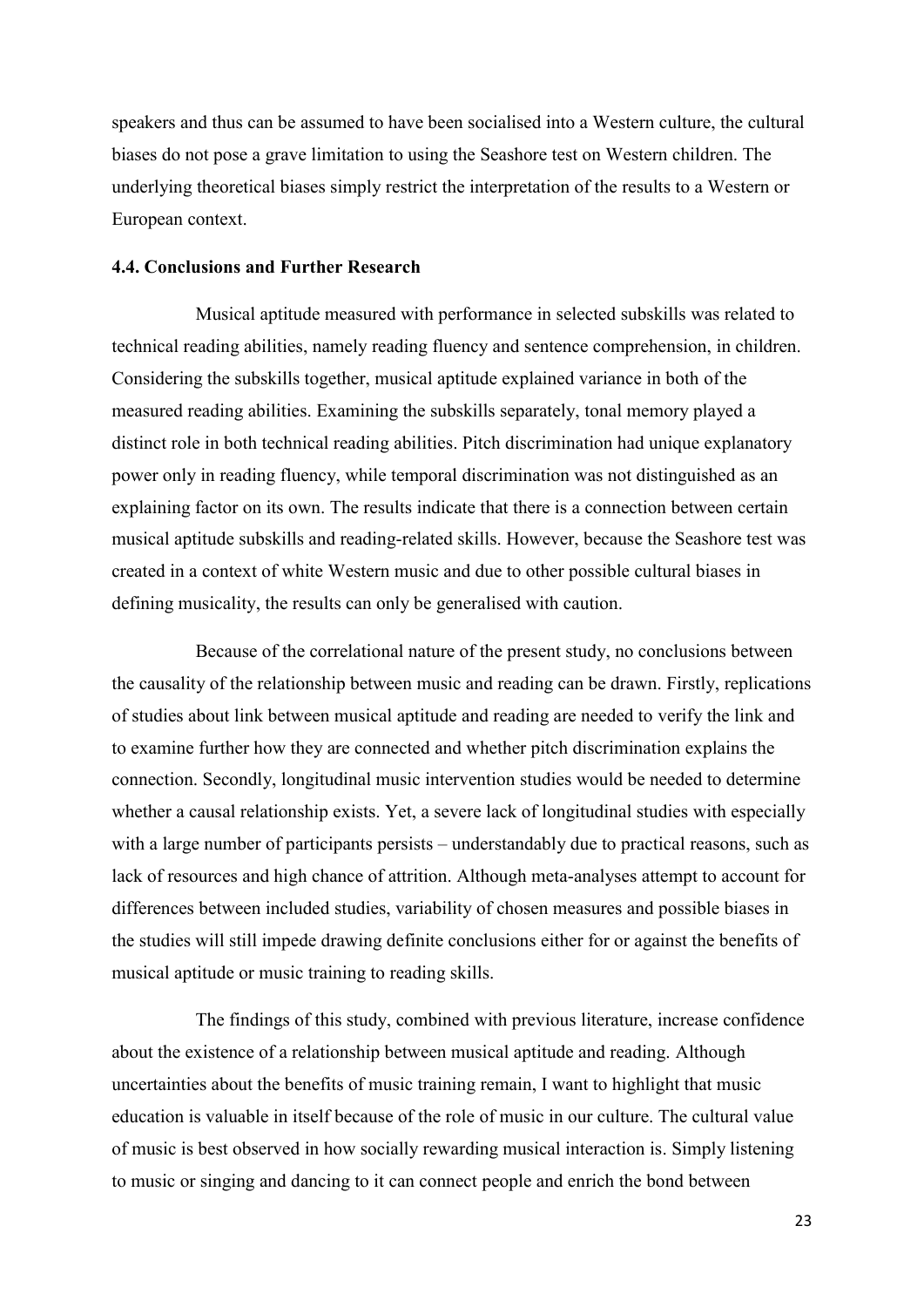children and their parents. The joy in musical interaction also brightens school lessons and increases social and emotional wellbeing, which can further advance school motivation. Therefore, in case reading skills can be enhanced with music interventions in some children, such a benefit will only add to the value of music education.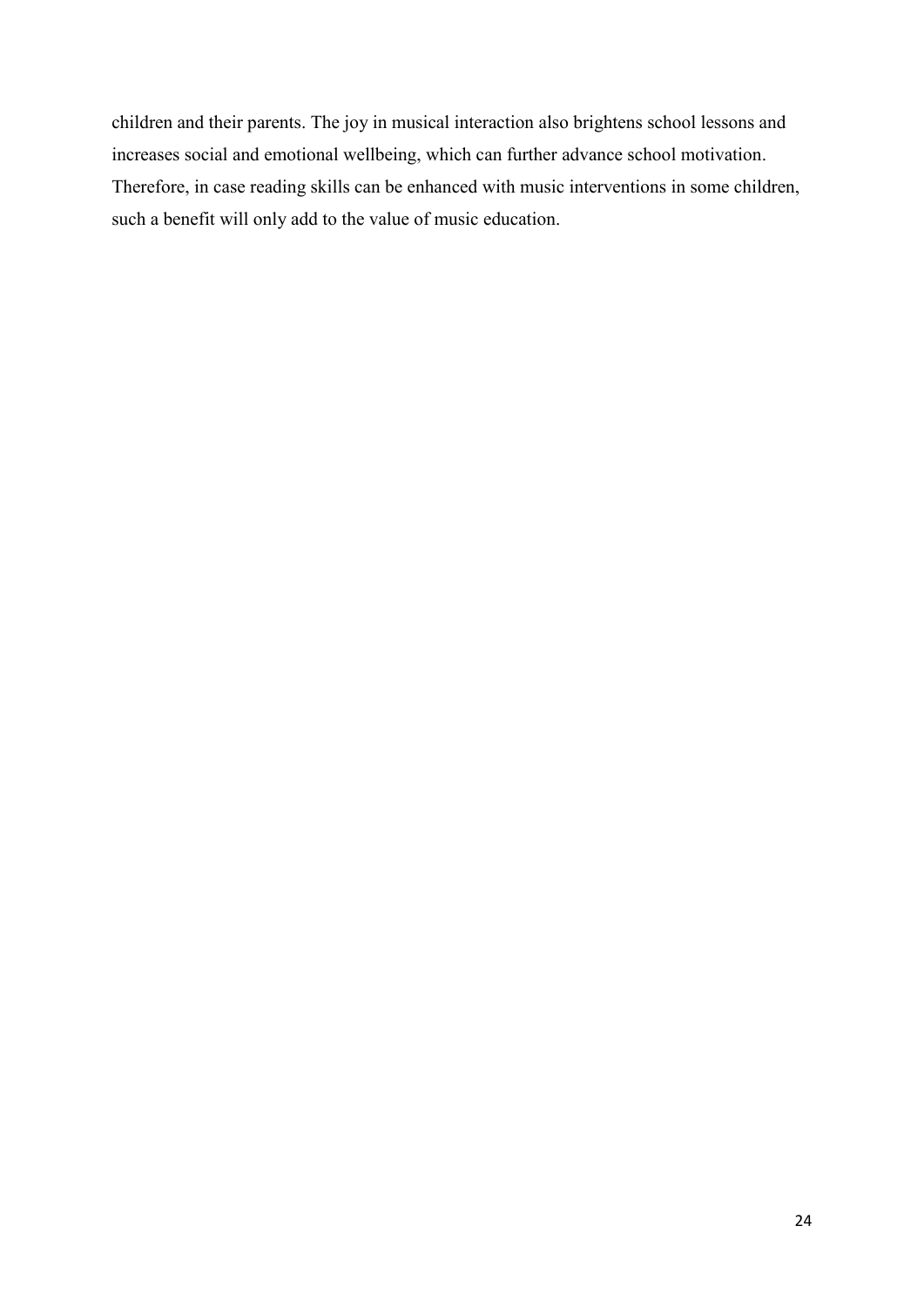### **References**

- Anvari, S. H., Trainor, L. J. Woodside, J., & Levy, B. A. (2002). Relations among musical skills, phonological processing, and early reading ability in preschool children. *Journal of Experimental Child Psychology, 83*, 111–130.
- Arbib, M. A. (2013). Five terms in search of a synthesis. In M. A. Arbib (Ed.), *Language, music, and the brain: A mysterious relationship* (pp. 3–44). The MIT Press.
- Bhide, A., Power, A. J., & Goswami, U. (2013). A rhythmic musical intervention for poor readers: a comparison of efficacy with a letter-based intervention. *Mind, Brain, and Education, 7*(2), 113–123. https://doi.org/10.1111/mbe.12016
- Bidelman, G. M., Gandour, J.T., & Krishnan, A. (2011). Cross-domain effects of music and language experience on the representation of pitch in the human auditory brainstem. *Journal of Cognitive Neuroscience 23*(2), 425–434. doi:10.1162/jocn.2009.21362
- Bigand, E.,& Poulin-Charronnat, B. (2006). Are we "experienced listeners"? A review of the musical capacities that do not depend on formal musical training. *Cognition, 100*, 100–130. http://dx.doi.org/10.1016/j.cognition.2005.11.007
- Bolduc, J. (2009). Effects of a music programme on kindergartners' phonological awareness skills. *International Journal of Music Education, 27*(1), 37–47. doi:10.1177/0255761408099063
- Brandler, S., & Rammsayer, T. (2003). Differences in mental abilities between musicians and non-musicians. *Psychology of Music, 31*, 123–138.
- Butterfuss, R., & Kendeou, P. (2018). The role of executive functions in reading comprehension. *Educational Psychology Review, 30*(3), 801–826. http://dx.doi.org/10.1007/s10648-017-9422-6
- Chobert, J., Marie, C., François, C., Schön, D., & Besson, M. (2011). Enhanced passive and active processing of syllables in musician children. *Journal of Cognitive Neuroscience, 23*(12), 3874–3887. https://doi.org/10.1162/jocn\_a\_00088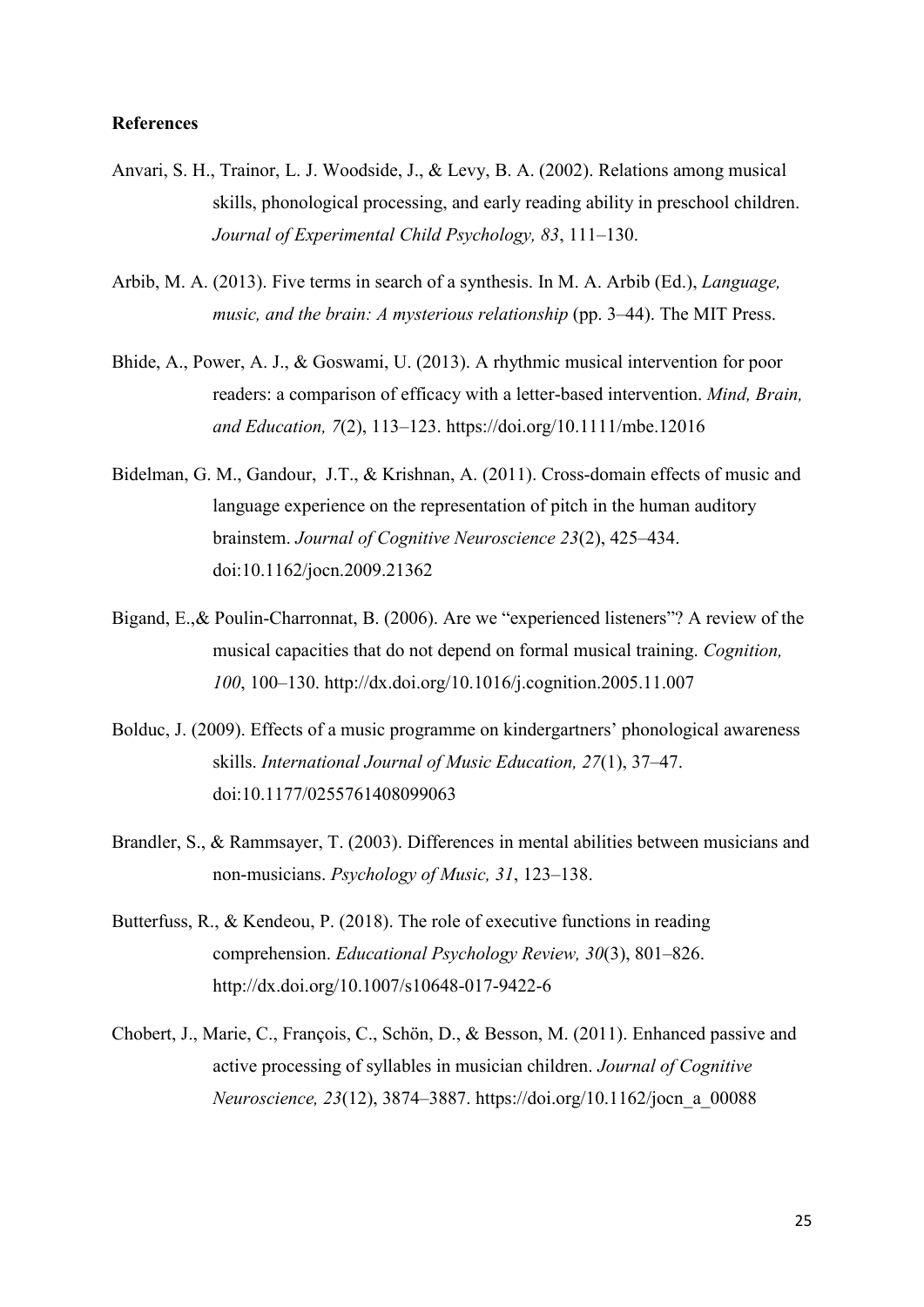- Corrigall, K. A., & Trainor, L. J. (2011). Associations between length of music training and reading skills in children. *Music Perception, 29*(2), 147–155. doi:10.1525/mp.2011.29.2.147
- Costa-Giomi, E. (1999). The effects of three years of piano instruction on children's cognitive development. *Journal of Research in Music Education, 47*(3), 198– 212. https://doi.org/10.2307/3345779
- Demoulin, C., & Kolinsky, R. (2016). Does learning to read shape verbal working memory? *Psychonomic Bulletin & Review, 23(*3), 703–722. http://dx.doi.org/10.3758/s13423-015-0956-7
- Devaney, J. (2019). Eugenics and musical talent: Exploring Carl Seashore's work on talent testing and performance. *American Music Review, 48*(2), 1–6.
- Dittinger, E., Chobert, J., Ziegler, J. C., & Besson, M. (2017). Fast brain plasticity during word learning in musically-trained children. *Frontiers in Human Neuroscience, 11*, 233. https://doi.org/10.3389/fnhum.2017.00233
- Ehri, L. C. (2005). Development of sight word reading: Phases and findings. In M. J. Snowling & C. Hulme (Eds.), *The science of reading: A handbook* (pp. 135– 154). Blackwell Publishing Ltd.
- Ehri, L. C. (2014) Orthographic mapping in the acquisition of sight word reading, spelling memory, and vocabulary learning. *Scientific Studies of Reading, 18*(1), 5–21. http://dx.doi.org/10.1080/10888438.2013.819356
- Foncubierta, J. M., Machancoses, F. H., Buyse, K., & Fonseca-Mora, M. C. (2020). The acoustic dimension of reading: Does musical aptitude affect silent reading fluency? *Frontiers in neuroscience*, *14*, 399. https://doi.org/10.3389/fnins.2020.00399
- Forgeard, M., Schlaug, G., Norton, A., Rosam, C., & Iyengar, U. (2008). The relation between music and phonological processing in normal-reading children and children with dyslexia. *Music Perception, 25*(4), 383–390. doi:10.1525/MP.2008.25.4.383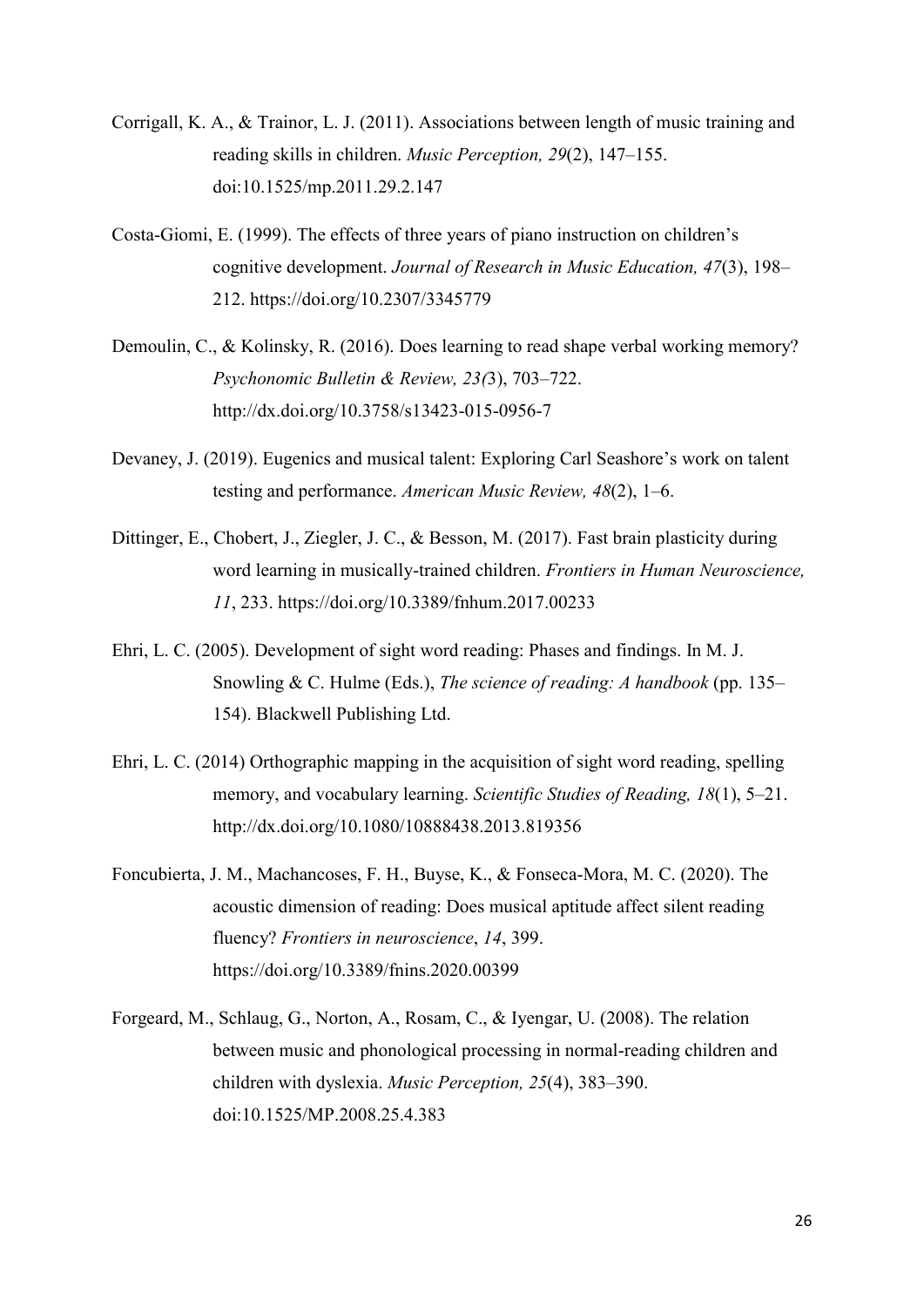- Foy, J. G., & Mann, V. A. (2013). Executive function and early reading skills. *Reading and Writing, 26*, 453–472. http://dx.doi.org/10.1007/s11145-012-9376-5
- Gordon, R. L., Fehd, H. M., & McCandliss, B.D. (2015). Does music training enhance literacy skills? A meta-analysis. *Frontiers in Psychology, 6*, 1777. http://dx.doi.org/ 10.3389/fpsyg.2015.01777
- Gordon, R. L., Shivers, C. M., Wieland, E. A., Kotz, S. A., Yoder, P. J., & McAuley, J. D. (2014). Musical rhythm discrimination explains individual differences in grammar skills in children. *Developmental Science, 18*(4), 635–644. https://doi.org/10.1111/desc.12230
- Gough, P. B., & Hillinger, M. L. (1980). Learning to read: An unnatural act. *Bulletin of the Orton Society, 30*, 179–196. http://www.jstor.com/stable/23769975
- Holliman, A. J., Wood, C., & Sheehy, K. (2010). The contribution of sensitivity to speech rhythm and non‐speech rhythm to early reading development. *Educational Psychology: An International Journal of Experimental Educational Psychology, 30*(3), 247–267. http://dx.doi.org/10.1080/01443410903560922
- Huss, M., Verney, J. P., Fosker, T., Mead, N., & Goswami, U. (2011). Music, rhythm, rise time perception and developmental dyslexia: Perception of musical meter predicts reading and phonology. *Cortex, 47*(6), 674–689. https://doi.org/10.1016/j.cortex.2010.07.010
- Jones, J. L., Lucker, J., Zalewski, C., Brewer, C., & Drayna, D. (2009). Phonological processing in adults with deficits in musical pitch recognition. *Journal of Communication Disorders, 42*, 226–234. http://dx.doi.org/10.1016/j.jcomdis.2009.01.001
- Lindeman, J. (1998). *Ala-asteen lukutesti ALLU*. Turun yliopisto, Oppimistutkimuksen keskus.
- Linnavalli, T., Putkinen, V., Lipsanen, J., Huotilainen, M., & Tervaniemi, M. (2018). Music playschool enhances children's linguistic skills. *Science Reports, 8*, 8767. https://doi.org/10.1038/s41598-018-27126-5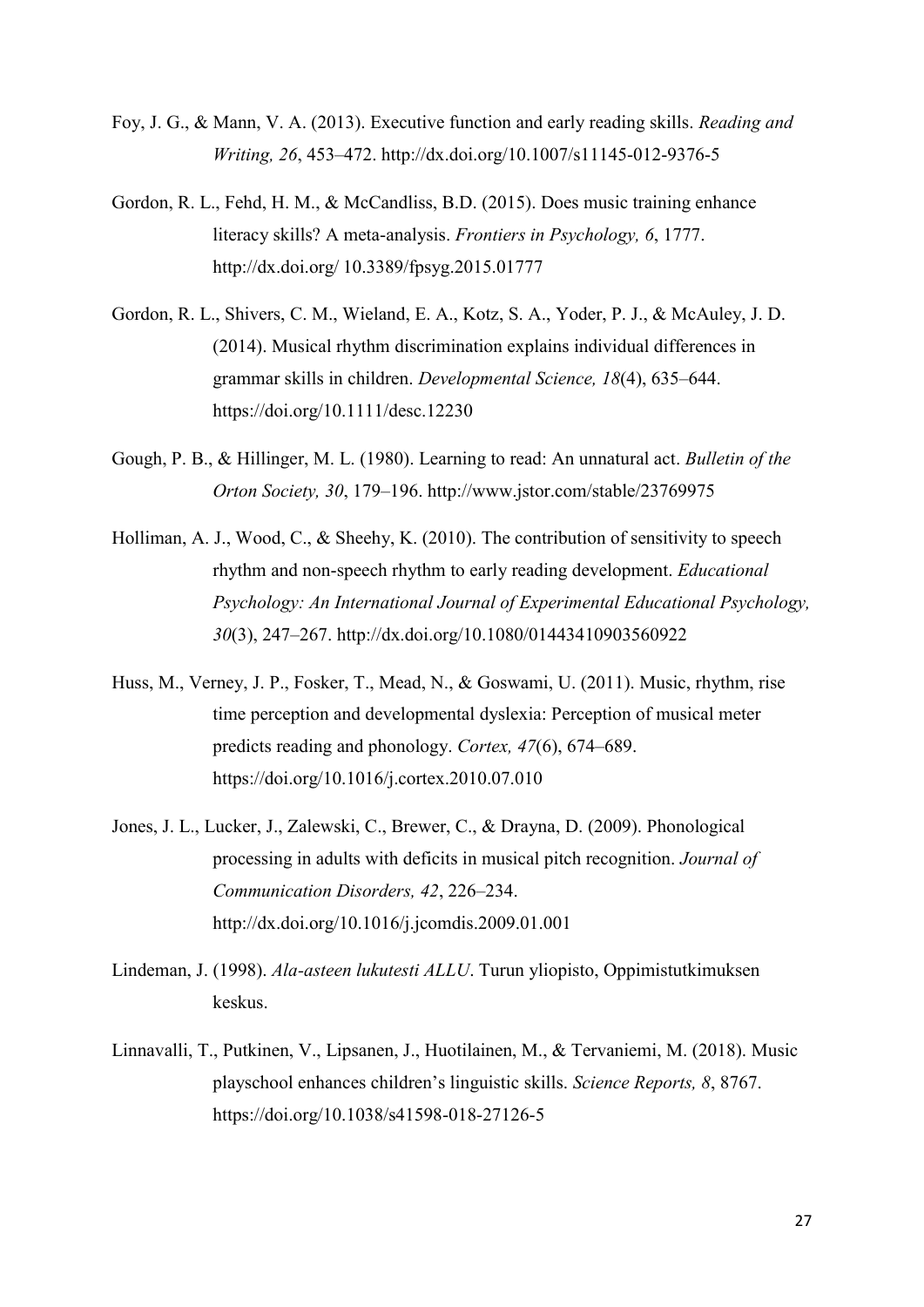- Lundetræ, K., & Thomson, J. M. (2018). Rhythm production at school entry as a predictor of poor reading and spelling at the end of first grade. *Reading and Writing, 31*, 215–237. https://doi.org/10.1007/s11145-017-9782-9
- Magne, C., Schön, D., & Besson, M. (2006). Musician children detect pitch violations in both music and language better than nonmusician children: Behavioral and electrophysiological approaches. *Journal of Cognitive Neuroscience, 18*(2), 199–211. doi:10.1162/089892906775783660
- McArthur, G., & Castles, A. (2017). Helping children with reading difficulties: Some things we have learned so far. *Nature Partner Journals Science of Learning, 2*, 7. http://dx.doi.org/10.1038/s41539-017-0008-3
- Milovanov, R. (2009). *The connectivity of musical aptitude and foreign language learning skills: Neural and behavioural evidence.* University of Turku, Anglicana Turkuensia.
- Miyake, A., Friedman, N. P., Emerson, M. J., Witzki, A. H., Howerter, A., & Wager, T. D. (2000). The unity and diversity of executive functions and their contributions to complex "frontal lobe" tasks: A latent variable analysis. *Cognitive Psychology, 41*(1), 49–100. https://doi.org/10.1006/cogp.1999.0734
- Moritz, C., Yampolsky, S., Papadelis, G., Thomson, J., & Wolf, M. (2013). Links between early rhythm skills, musical training, and phonological awareness. *Reading and Writing: An Interdisciplinary Journal, 26*(5), 739–769. https://doi.org/10.1007/s11145-012-9389-0
- Nan, Y., Liu, L., Geiser, E., Shu, H., Gong, C. C., Dong, Q., Gabrieli, J. D. E., & Desimone, R. (2018). Piano training enhances the neural processing of pitch and improves speech perception in Mandarin-speaking children. *Proceedings of the National Academy of Sciences, 115*(28), E6630–E6639. doi:10.1073/pnas.1808412115
- Ozernov-Palchik, O., & Patel, A. (2018). Musical rhythm and reading development: Does beat processing matter? *Annals of the New York Academy of Sciences, 1423*. doi:10.1111/nyas.13853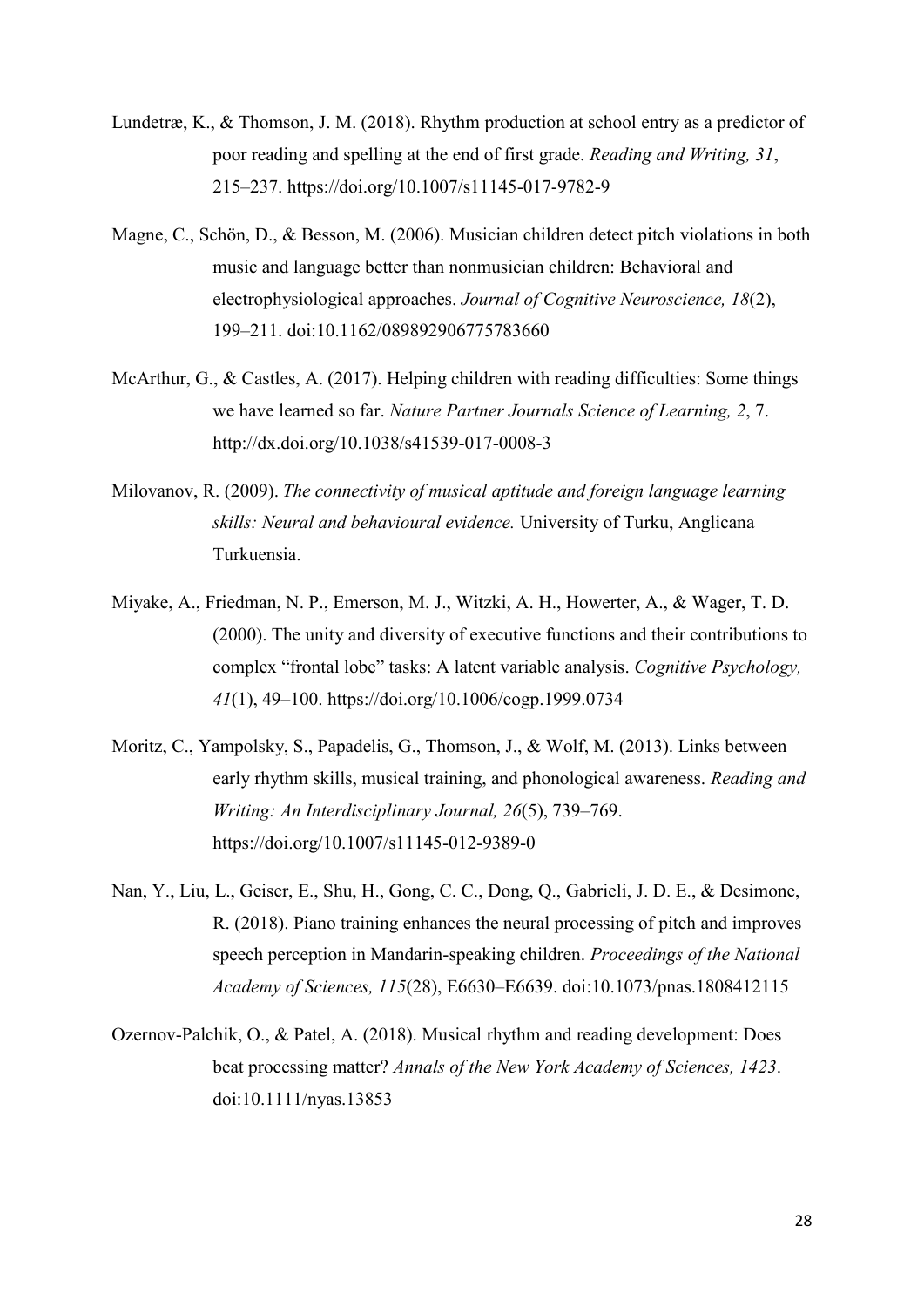- Ozernov-Palchik, O., Wolf, M., & Patel, A. (2018). Relationships between early literacy and nonlinguistic rhythmic processes in kindergarteners. *Journal of Experimental Child Psychology, 167*, 354–368. doi:10.1016/j.jecp.2017.11.009
- Partanen, E., & Virtala, P. (2014). Musiikin vaikutus lapsen puhekielen kehitykseen. In R. Torppa & E. Lonka (Eds.), *Laulun ja soiton siivin puheen ja musiikin maailmaan* (pp. 23–32). Impi ja Ilmari Lindforsin kuulo- ja kommunikaatiovammaisten lasten ja nuorten tukisäätiö.
- Patel, A. D., & Iversen, J. R. (2007). The linguistic benefits of musical abilities. *Trends in Cognitive Sciences, 11*(9), 369–372. doi:10.1016/j.tics.2007.08.003
- Peretz, I., Champod, A. S., & Hyde, K. (2003). Varieties of musical disorders: The Montreal Battery of Evaluation of Amusia. *Annals of the New York Academy of Sciences, 999*, 58–75. http://dx.doi.org/10.1196/annals.1284.006
- Peretz, I., Vuvan, D., Lagrois, M.-É., & Armony, J. L. (2015). Neural overlap in processing music and speech. *Philosophical Transactions of the Royal Society of London B: Biological Sciences, 370*(1664), 20140090. doi:10.1098/rstb.2014.0090
- Pezzino, A.-S., Marec-Breton, N., & Lacroix, A. (2019). Acquisition of reading and intellectual development disorder. *Journal of Psycholinguistic Research, 48*, 569–600. https://doi.org/10.1007/s10936-018-9620-5
- Sala, G., & Gobet, F. (in press). Cognitive and academic benefits of music training with children: A multilevel meta-analysis. *Memory & Cognition*. doi:10.31234/osf.io/7s8wr
- Schellenberg, E. G. (2011). Examining the association between music lessons and intelligence. *British Journal of Psychology, 102*, 283–302. http://dx.doi.org/10.1111/j.2044-8295.2010.02000.x
- Schellenberg, E. G. (2015). Music training and speech perception: a gene-environment interaction. *Annals of the New York Academy of Sciences, 1337*, 170–177. doi:10.1111/nyas.12627
- Seashore, C. E., Lewis, D., & Saetveit, J. G. (1956). *Seashore measures of musical talents*. Psychological Corporation.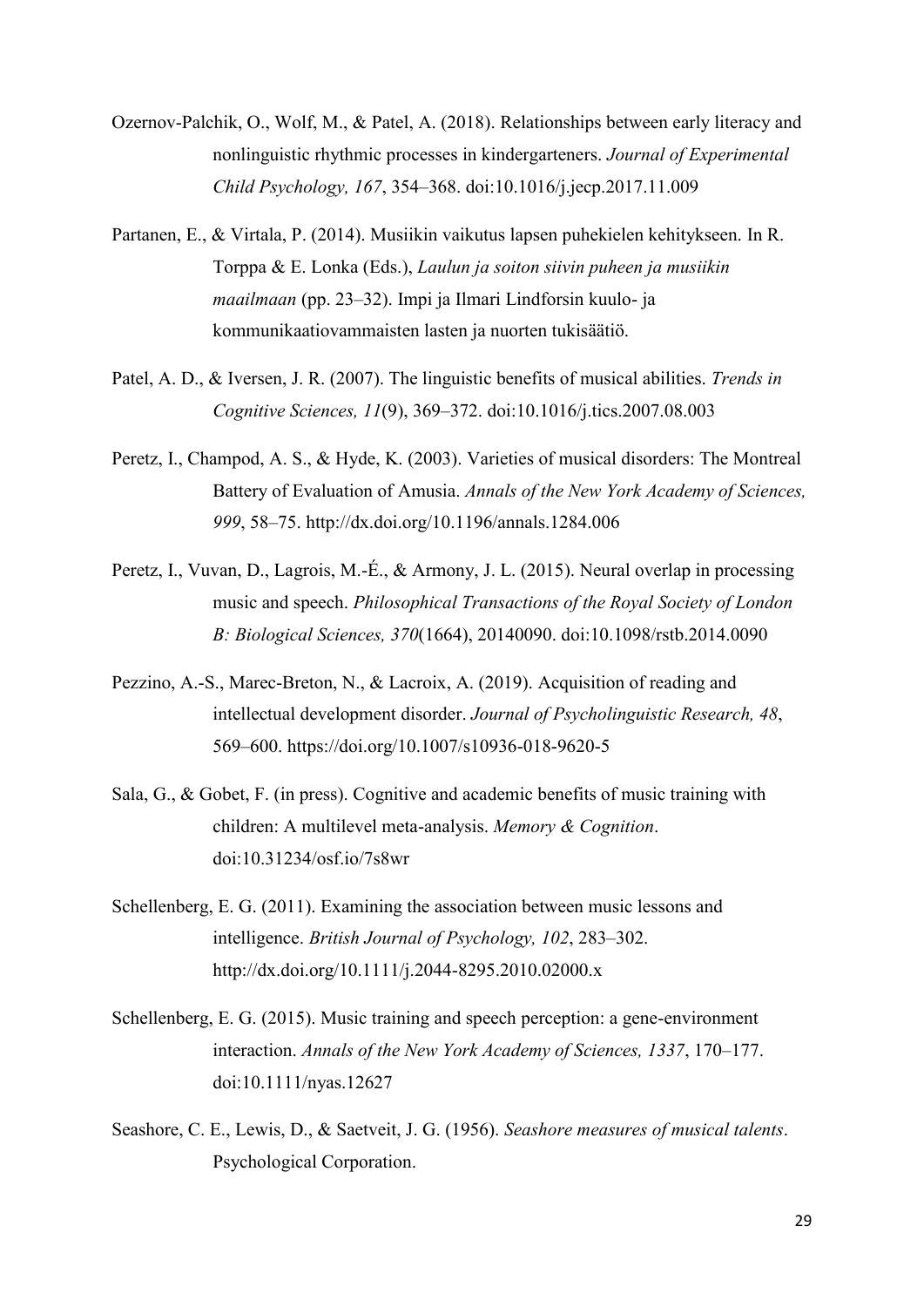- Seashore, C. E., Lewis, D., & Saetveit, J. G. (1960). *Seashore measures of musical talents: Manual* (2<sup>nd</sup> ed.). Psychological Corporation.
- Service, Elisabet (1989). *Phonological coding in working memory and foreign-language learning*. University of Helsinki, Department of Psychology.
- Spillers, G., Brewer, G., & Unsworth, N. (2012). Working memory and information processing. In N. M. Seel (Ed.), *Encyclopedia of the Sciences of Learning*. Springer, Boston, MA. https://doi.org/10.1007/978-1-4419-1428-6\_787
- Standley, J. M., & Hughes, J. E. (1997). Evaluation of an early intervention music curriculum for enhancing prereading/writing skills. *Music Therapy Perspectives, 15*(2), 79– 85. https://doi.org/10.1093/mtp/15.2.79
- Strait, D. L., Hornickel, J., & Kraus, N. (2011). Subcortical processing of speech regularities underlies reading and music aptitude in children. *Behavioral and Brain Functions, 7*, 44. https://doi.org/10.1186/1744-9081-7-44
- Stuart, M. & Coltheart, M. (1988). Does reading develop in a sequence of stages? *Cognition, 30*(2), 139–181. http://dx.doi.org/10.1016/0010-0277(88)90038-8
- Swaminathan, S., Schellenberg, E. G., & Khalil, S. (2017). Revisiting the association between music lessons and intelligence: Training effects or music aptitude? *Intelligence, 62*, 119–124. http://dx.doi.org/10.1016/j.intell.2017.03.005
- Thompson, W. F., Schellenberg, E. G., & Husain, G. (2004). Decoding speech prosody: Do music lessons help? *Emotion, 4*(1), 46–64. doi:10.1037/1528-3542.4.1.46
- Tierney, A., & Kraus, N. (2013). Music training for the development of reading skills. *Progress in Brain Research, 207*, 209–241. https://doi.org/10.1016/B978-0- 444-63327-9.00008-4
- Torppa, R., Faulkner, A., Kujala, T., Huotilainen, M., & Lipsanen, J. (2018). Developmental links between speech perception in noise, singing, and cortical processing of music in children with cochlear implants. *Music Perception, 36*(2), 156-174. https://doi.org/10.1525/mp.2018.36.2.156
- Tunmer, W. E., & Hoover, W. A. (2019). The cognitive foundations of learning to read: A framework for preventing and remediating reading difficulties. *Australian*